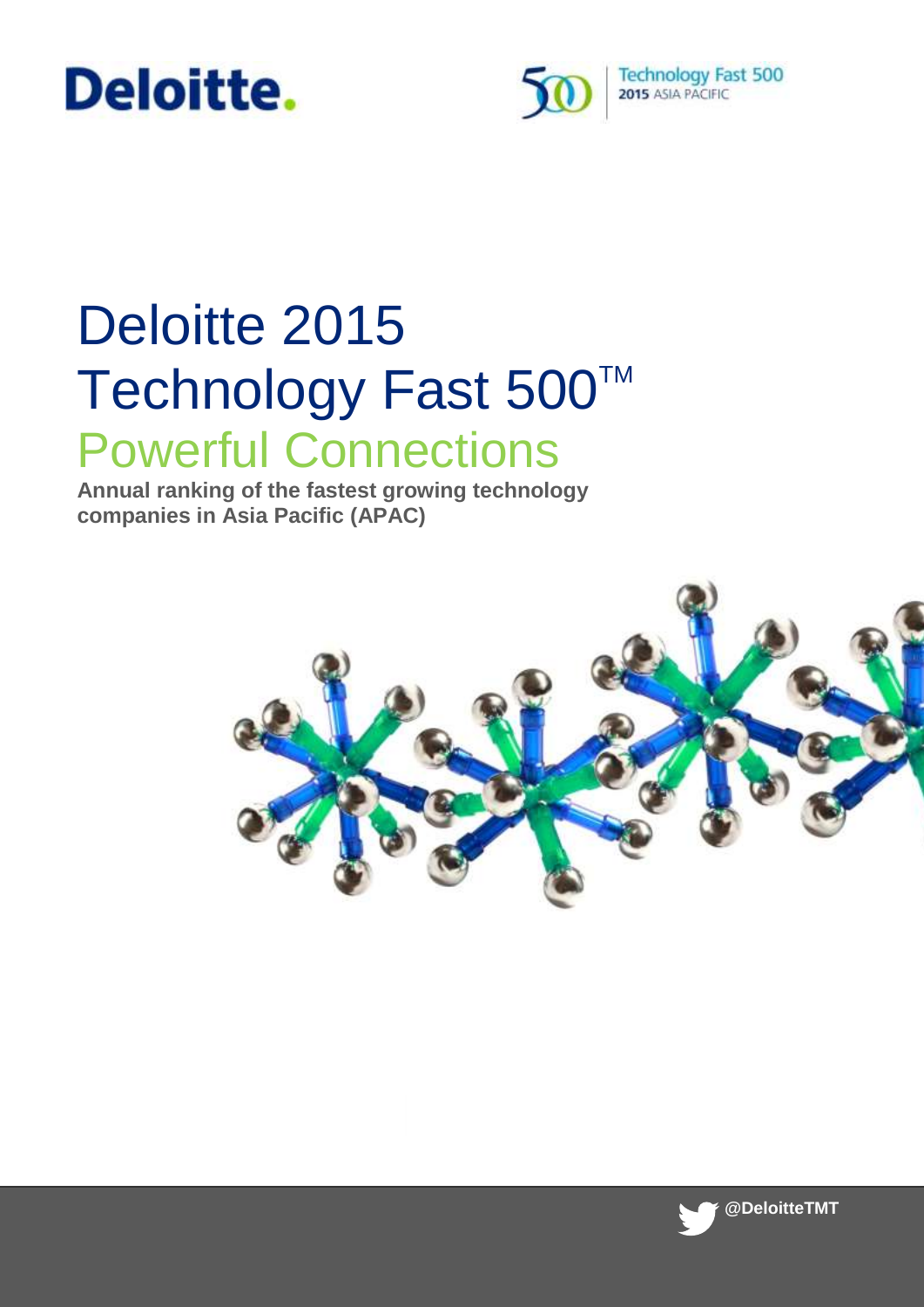# About the Deloitte Technology Fast 500<sup>™</sup>

#### **About the Deloitte Technology Fast 500**™

The Deloitte Technology Fast 500 Asia Pacific is the pre-eminent technology awards program in Asia Pacific, and now in its fourteenth year, it includes eight Asia Pacific locations: Australia; China (including Hong Kong); India; Japan; New Zealand; South East Asia (SEA); South Korea and Taiwan. Combining technological innovation, entrepreneurship and rapid growth, Technology Fast 500 companies — large, small, public, and private — span a variety of industry sectors, and are leaders in hardware, software, communications, media, life sciences and clean technology. These companies are transforming the way business is done today.

#### **Selection and qualifying criteria**

The Technology Fast 500 award winners are selected based on percentage fiscal year revenue growth during the period from 2012 to 2014 (or 2013 to 2015 for a financial year ending between January and June). Eligibility for the Technology Fast 500 requires that companies own proprietary intellectual property or technology that is sold to customers in products that contribute to a majority of the company's operating revenues. Companies must have base-year operating revenues of at least US\$50,000. Additionally, companies must be in business for a minimum of three years, and be headquartered within Asia Pacific. This ranking is compiled from nominations submitted directly to the Technology Fast 500 program, and public company database research.

#### **Program information**

If you would like to learn more about the Technology Fast 500 Asia Pacific program, please visit **[www.deloitte.com/fast500apac](http://www.deloitte.com/fast500apac)** or contact **[AsiaPacFast500@deloitte.com](mailto:AsiaPacFast500@deloitte.com)**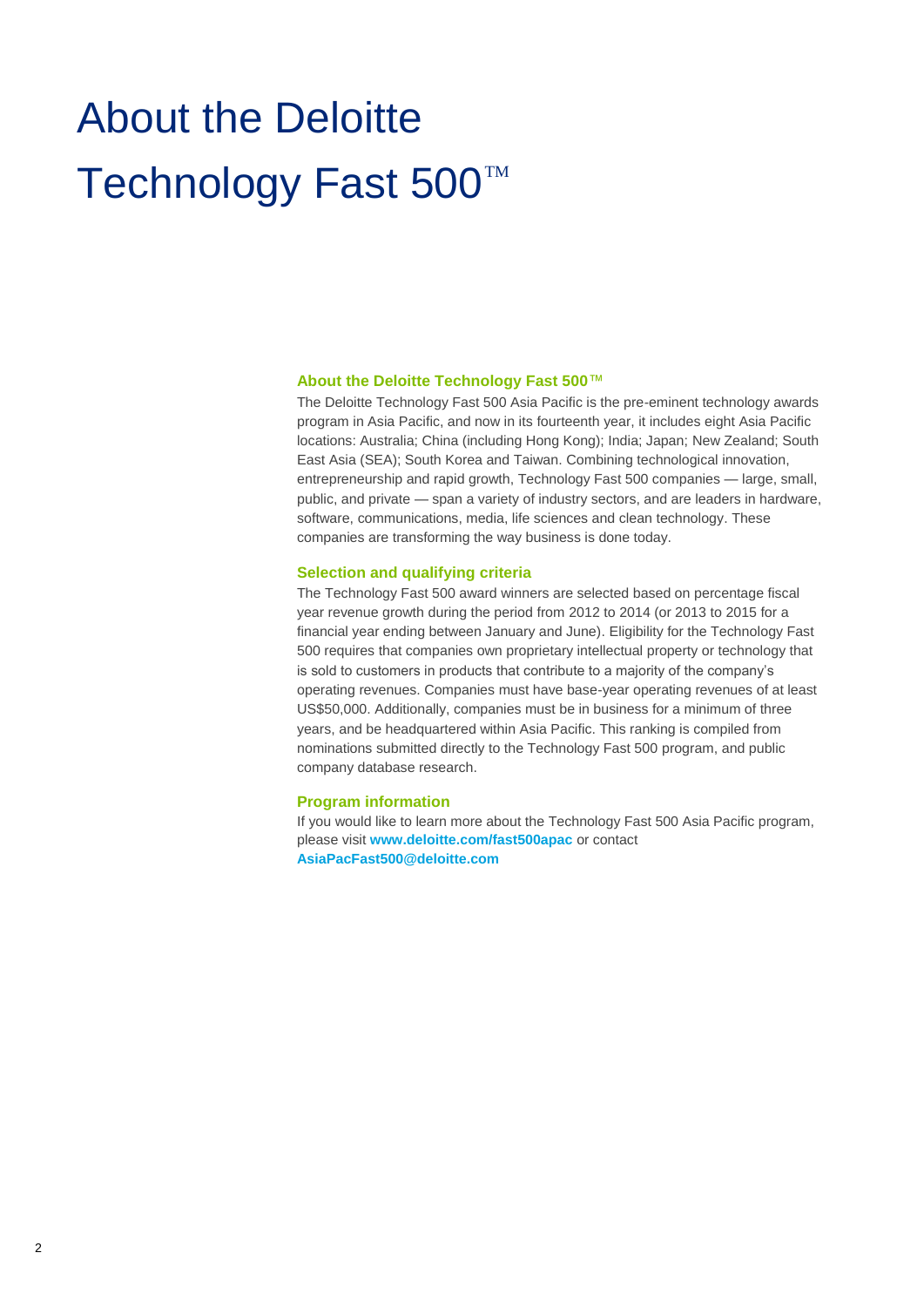| Rank           | Company                                                                          | <b>Country</b> | <b>Industry Sector</b>  | Growth % | <b>Company Website</b>         |
|----------------|----------------------------------------------------------------------------------|----------------|-------------------------|----------|--------------------------------|
| 1              | <b>Devsisters Corp</b>                                                           | South Korea    | Software                | 8516%    | www.devsisters.com             |
| $\overline{2}$ | Wuhan hi-target Digital Cloud Technology Co Ltd                                  | China          | Hardware                | 7100%    | www.hi-cloud.com.cn            |
| 3              | Prospa                                                                           | Australia      | Software                | 6971%    | www.prospa.com                 |
| 4              | <b>Cirrus Networks</b>                                                           | Australia      | Hardware                | 5571%    | www.cirrusnetworks.com.au      |
| 5              | Changzhou Yihutong Logistics Technology Co Ltd                                   | China          | Media                   | 5250%    | www.nj.wlyht.com               |
| 6              | Chongging Yijifu Technology Co Ltd                                               | China          | Communications          | 5024%    | www.yiji.com                   |
| 7              | Shenzhen iDreamSky Techology Co Ltd                                              | China          | Software                | 4979%    | www.idreamsky.com              |
| 8              | Beijing YixinYixing automotive technical development services Co Ltd             | China          | Communications          | 4332%    | www.edaijia.cn                 |
| 9              | F1 Info Solutions & Services Pvt Ltd                                             | India          | Hardware                | 3961%    | www.f1infoservices.com         |
| 10             | CapitalBio Technology Inc                                                        | China          | <b>Life Sciences</b>    | 3892%    | www.capitalbiotech.com         |
| 11             | Hangzhou Huxiu E-Commerce Co Ltd                                                 | China          | Media                   | 3205%    | www.beibei.com                 |
| 12             | Beijing TransWiseway Information and Technology Co Ltd                           | China          | Communications          | 2486%    | www.sinoiov.com                |
| 13             | KuoBrothers Corp                                                                 | Taiwan         | Media                   | 2304%    | www.kuobrothers.com            |
| 14             | Wuhan Onew Technology Co Ltd                                                     | China          | Software                | 2116%    | www.onewtech.com               |
| 15             | Renrendai Business Consulting (Beijing) Co Ltd                                   | China          | Media                   | 2066%    | www.renrendai.com              |
| 16             | Yigene Inc                                                                       | China          | <b>Life Sciences</b>    | 2021%    | www.iDNA.com.cn                |
| 17             | Shenzhen Bronze Technologies Ltd                                                 | China          | Clean Technology        | 1852%    | www.qtjtec.com                 |
| 18             | <b>Transcribe Me</b>                                                             | New Zealand    | Media                   | 1818%    | www.transcribeme.com           |
| 19             | Long Electronic Technology Co Ltd Shenzhen core                                  | China          | Hardware                | 1713%    | www.neotecway.com              |
| 20             | Netmarble Joybomb Inc                                                            | Taiwan         | Software                | 1683%    | www.joybomb.com.tw             |
| 21             | Linksprite(Wuhan)Electronic Technology Co Ltd                                    | China          | Communications          | 1640%    | www.linksprite.com             |
| 22             | <b>Testin Co Ltd</b>                                                             | China          | Communications          | 1585%    | www.testin.cn                  |
| 23             | Ingogo                                                                           | Australia      | Software                | 1494%    | www.ingogo.com.au              |
| 24             | Ifdoo Education Technology Co Ltd                                                | China          | Media                   | 1479%    | www.ifdoo.com                  |
| 25             | Stackla                                                                          | Australia      | Software                | 1254%    | www.stackla.com                |
| 26             | TPV Display Technology (China) Company Ltd                                       | China          | Hardware                | 1248%    | www.tpv-tech.com               |
| 27             | <b>Enlight Corp</b>                                                              | Taiwan         | Hardware                | 1234%    | www.enlightcorp.com.tw         |
| 28             | Softcen Co Ltd                                                                   | South Korea    | <b>Clean Technology</b> | 1151%    | www.softcen.co.kr              |
| 29             | Merit Biotech Inc                                                                | Taiwan         | Life Sciences           | 1150%    | www.merit-biotech.com          |
| 30             | <b>TPG Biologics Inc</b>                                                         | Taiwan         | <b>Life Sciences</b>    | 1145%    | www.tpgbiologics.com/web/index |
| 31             | Net Publishing Co Ltd                                                            | Taiwan         | Software                | 1139%    | www.netappstore.net            |
| 32             | HealthEngine                                                                     | Australia      | <b>Life Sciences</b>    | 1117%    | www.HealthEngine.com.au        |
| 33             | Bank of Innovation Inc                                                           | Japan          | Software                | 1104%    | www.boi.jp                     |
| 34             | Urbanise.com                                                                     | Australia      | Software                | 1080%    | www.urbanise.com               |
| 35             | Digivizer                                                                        | Australia      | Software                | 1056%    | www.digivizer.com              |
| 36             | Beijing Znxy Energy & Environment Co Ltd                                         | China          | <b>Clean Technology</b> | 1042%    | www.znxyee.com                 |
| 37             | Vmukti Solutions Pvt Ltd                                                         | India          | Software                | 1025%    | www.vmukti.com                 |
| 38             | <b>Leed Corp</b>                                                                 | South Korea    | Clean Technology        | 969%     | www.leed1.com                  |
| 39             | Daum Kakao Corp                                                                  | South Korea    | Software                | 964%     | www.daum.net                   |
| 40             | Beijing Huaxing Changtai Internet of Things Technology Research Institute Co Ltd | China          | Hardware                | 944%     | N/A                            |
| 41             | GeoOp                                                                            | New Zealand    | Software                | 935%     | www.geoop.com                  |
| 42             | Akatsuki Inc                                                                     | Japan          | Software                | 906%     | www.en.aktsk.jp                |
| 43             | China Communication Technology Co Ltd                                            | China          | Hardware                | 905%     | www.huaxunchina.cn             |
| 44             | Healthshare                                                                      | Australia      | Life Sciences           | 901%     | www.healthshare.com.au         |
| 45             | Wuhan Kemov Electric Co Ltd                                                      | China          | Hardware                | 884%     | www.kemov.com                  |
| 46             | GreyCampus Edutech Pvt Ltd                                                       | India          | Media                   | 832%     | www.greycampus.com             |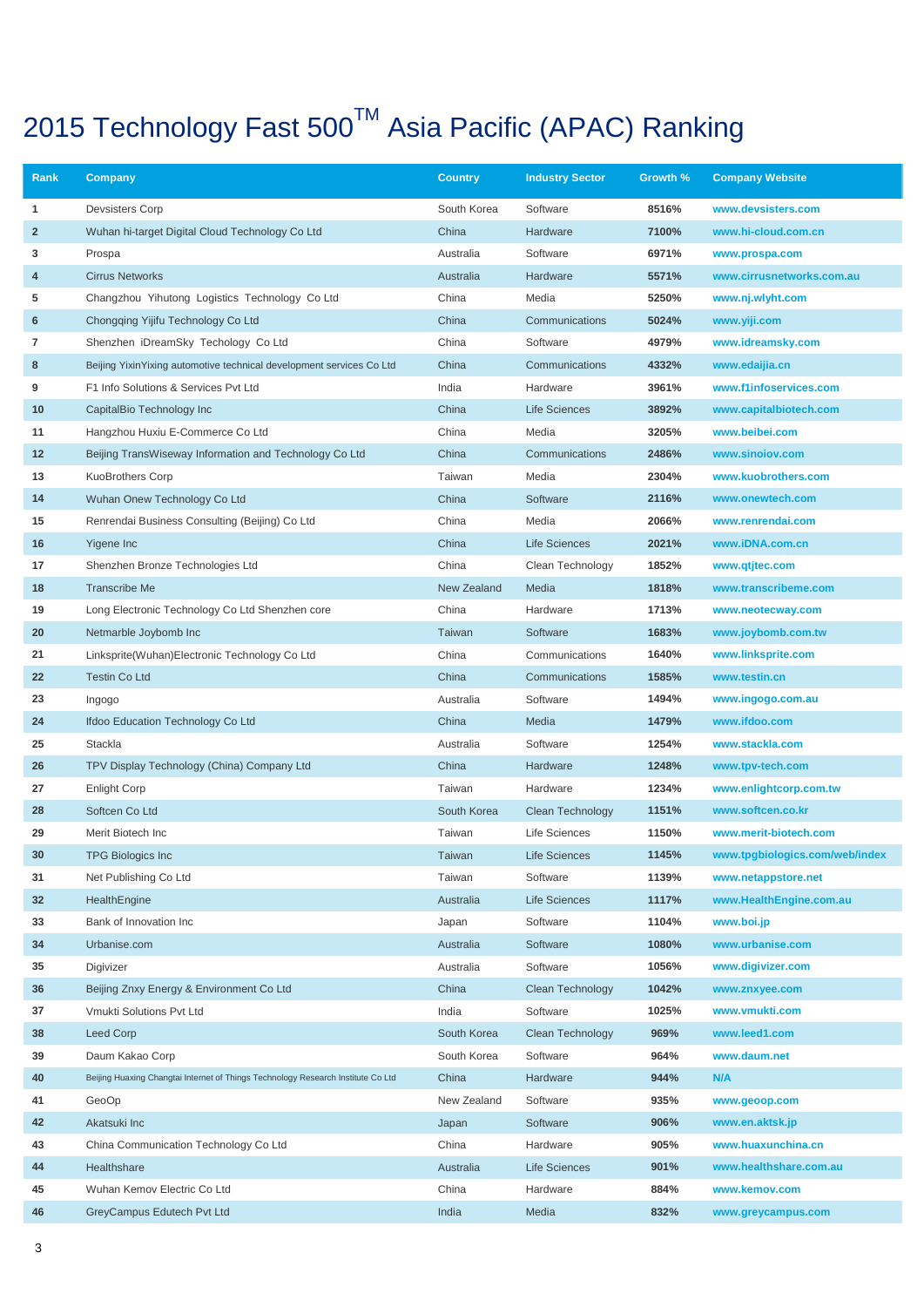| Rank | <b>Company</b>                                           | <b>Country</b> | <b>Industry Sector</b> | Growth % | <b>Company Website</b>   |
|------|----------------------------------------------------------|----------------|------------------------|----------|--------------------------|
| 47   | AJ Networks Co Ltd                                       | South Korea    | Clean Technology       | 821%     | www.ajnet.co.kr          |
| 48   | Appsoft Ocean Optics Technology Co Ltd                   | China          | Software               | 807%     | www.appsoft.com.cn       |
| 49   | Pepwave Ltd                                              | China          | Hardware               | 790%     | www.peplink.com          |
| 50   | Secure Logic                                             | Australia      | Software               | 760%     | www.securelogicgroup.com |
| 51   | Shenzhen Yunlai Network Technology Co Ltd                | China          | Software               | 754%     | www.yunlai.cn            |
| 52   | Zomato Media Pvt Ltd                                     | India          | Media                  | 750%     | www.zomato.com           |
| 53   | Beijing DaShengZhiXing Technology Co Ltd                 | China          | Life Sciences          | 733%     | www.51talk.com           |
| 54   | Ozonetel Systems Pvt Ltd                                 | India          | Communications         | 715%     | www.ozonetel.com         |
| 55   | Wuxi BioHermes Biomedical Technology Co Ltd              | China          | Life Sciences          | 700%     | www.biohermes.com        |
| 56   | Xi'an Satpro Measurement and Control Technology Co Ltd   | China          | Hardware               | 697%     | www.satpro.com           |
| 57   | Dalian Biyouxue Education Network Co Ltd                 | China          | Media                  | 697%     | www.biyouxue.com         |
| 58   | Sichuan Yulintu Information Technology Co Ltd            | China          | Software               | 681%     | www.yulintu.com          |
| 59   | Dream T Entertainment Co Ltd                             | South Korea    | Software               | 678%     | www.dreamteaent.co.kr    |
| 60   | <b>Attinad Software Pvt Ltd</b>                          | India          | Software               | 677%     | www.attinadsoftware.com  |
| 61   | Shenzhen Cnmobi Technology Co Ltd                        | China          | Software               | 667%     | www.cnmobi.cn            |
| 62   | Beijing Aerospace Hengfeng Technology Development Co Ltd | China          | <b>Life Sciences</b>   | 655%     | www.bjhthf.com           |
| 63   | <b>ITCEN Co Ltd</b>                                      | South Korea    | Software               | 629%     | www.itcen.co.kr          |
| 64   | Wuhan Albird UAV Co Ltd                                  | China          | Hardware               | 617%     | www.aibird.com           |
| 65   | E6 Technology Sdn Bhd                                    | China          | Software               | 617%     | www.e6gps.com            |
| 66   | 9F Inc                                                   | China          | Communications         | 614%     | www.9fbank.com           |
| 67   | Jiangsu Haitian Microelectronics Technology Co Ltd       | China          | Clean Technology       | 611%     | www.htgf.cn              |
| 68   | Shenzhen Century Machinery Co Ltd                        | China          | Clean Technology       | 611%     | www.szccm.com            |
| 69   | OneFlare                                                 | Australia      | Media                  | 605%     | www.oneflare.com.au      |
| 70   | Metaps Inc                                               | Japan          | Software               | 598%     | www.corp.metaps.com/en   |
| 71   | Electric-holic (Wuhan) Co Ltd                            | China          | Clean Technology       | 598%     | www.hlkdq.com            |
| 72   | E-TRON Co Ltd                                            | South Korea    | Hardware               | 593%     | www.neomtel.com          |
| 73   | Deputec                                                  | Australia      | Software               | 574%     | www.deputy.com           |
| 74   | Wuhan Bairui Bio-tech Co Ltd                             | China          | <b>Life Sciences</b>   | 573%     | www.brbiotech.com.cn     |
| 75   | Shanghai Zhongyan Information Technology Co Ltd          | China          | Media                  | 553%     | www.fanli.com            |
| 76   | Beijing Shenan Investment Group Co Ltd                   | China          | Hardware               | 545%     | www.shenan.com           |
| 77   | Datatom Co Ltd                                           | China          | Software               | 539%     | www.datatom.com          |
| 78   | Wuhan Quanhua Optoelectronics Technology Co Ltd          | China          | Hardware               | 534%     | www.qh-opto.com          |
| 79   | <b>WUT EPower Co Ltd</b>                                 | China          | Clean Technology       | 530%     | www.wutep.com            |
| 80   | Innopharmax Inc                                          | Taiwan         | <b>Life Sciences</b>   | 519%     | www.innopharmax.com.tw   |
| 81   | Goyourlife Inc                                           | Taiwan         | Software               | 519%     | www.goyourlife.com       |
| 82   | Sundata Inc                                              | China          | Software               | 506%     | www.whsundata.com        |
| 83   | Vend                                                     | New Zealand    | Software               | 504%     | www.vendhq.com           |
| 84   | iSmart Technology Co Ltd                                 | China          | Software               | 495%     | www.icesmart.cn          |
| 85   | Leshi Internet Information & Technology Corp Beijing     | China          | Communications         | 484%     | www.letv.com             |
| 86   | Uni CoCell Biomed Co Ltd                                 | Taiwan         | <b>Life Sciences</b>   | 483%     | www.unicocell.com        |
| 87   | <b>Tynsolar Corp</b>                                     | Taiwan         | Clean Technology       | 482%     | www.tynsolar.com.tw      |
| 88   | Aurus Network Infotech Pvt Ltd                           | India          | Media                  | 481%     | www.superprofs.com       |
| 89   | Beijing BITR Energy & Environment Engineering Co Ltd     | China          | Clean Technology       | 478%     | www.gxee.com.cn          |
| 90   | <b>Gramener Technology Solutions Pvt Ltd</b>             | India          | Software               | 477%     | www.gramener.com         |
| 91   | Naturalendo Tech Co Ltd                                  | South Korea    | Life Sciences          | 474%     | www.naturalendo.com      |
| 92   | INS Network (Beijing) Information Technology Co Ltd      | China          | Software               | 471%     | www.liepin.com           |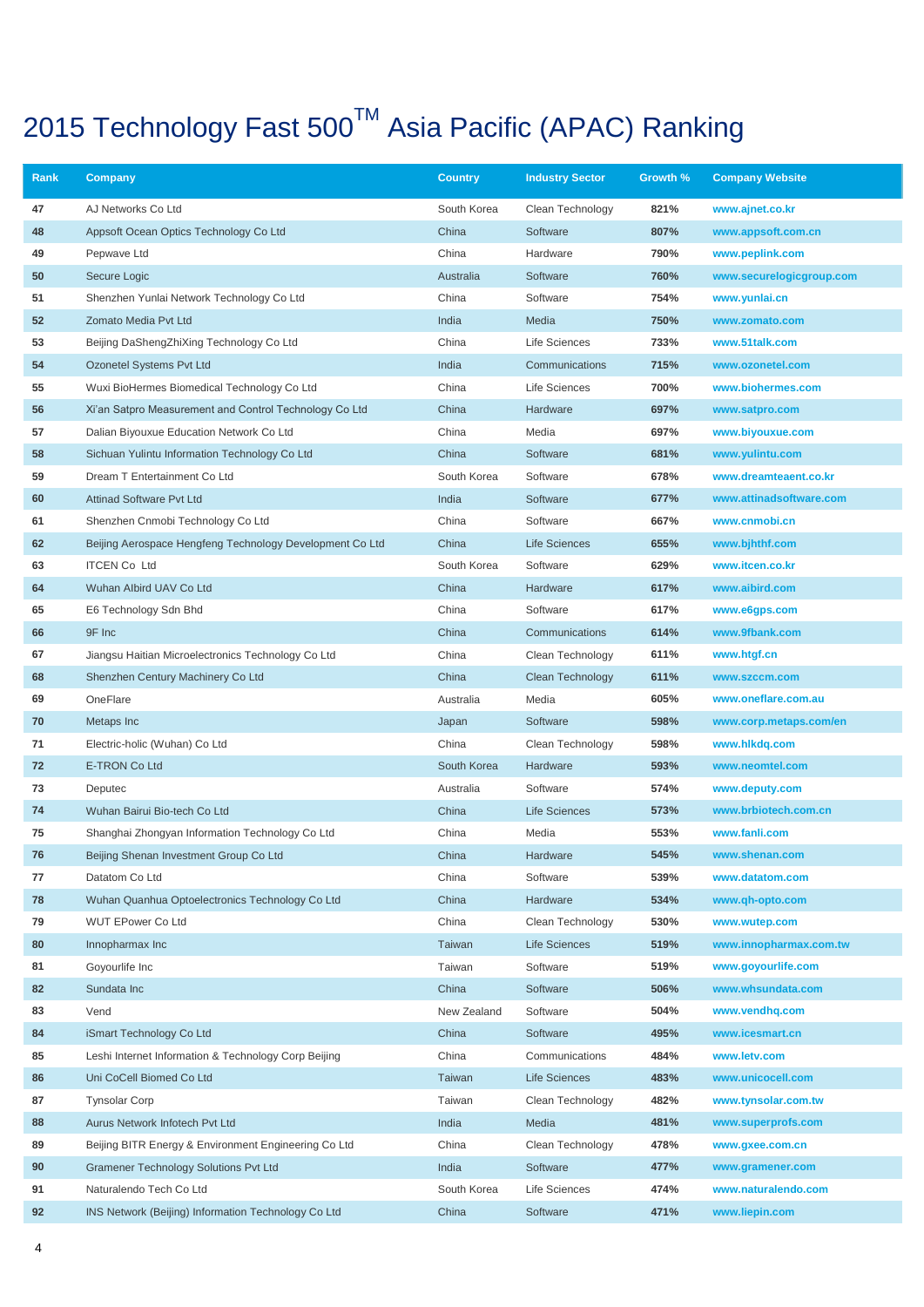| Rank       | Company                                                                | <b>Country</b> | <b>Industry Sector</b> | Growth %     | <b>Company Website</b>            |
|------------|------------------------------------------------------------------------|----------------|------------------------|--------------|-----------------------------------|
| 93         | Dalian Yaweite Biotechnology Co Ltd                                    | China          | Life Sciences          | 469%         | www.dlyaweite.com                 |
| 94         | Chongqing Dipa Digital Media Limited Corp                              | China          | Media                  | 450%         | www.dipub.cn                      |
| 95         | Webkul Software Pvt Ltd                                                | India          | Software               | 446%         | www.webkul.com                    |
| 96         | Wuhan Easy-Sight Technology Co Ltd                                     | China          | Hardware               | 446%         | www.zy-cam.com                    |
| 97         | Uniphore Software System Pvt Ltd                                       | India          | Software               | 446%         | www.uniphore.com                  |
| 98         | Vectorite Biomedica Inc                                                | Taiwan         | <b>Life Sciences</b>   | 445%         | www.vectorite.com.tw              |
| 99         | Wuhan Feng Tian Information Network Co Ltd                             | China          | Communications         | 443%         | www.fengtianxinxi.com             |
| 100        | Wuhan Fire Phoenix Cloud Valley Management Co Ltd                      | China          | Communications         | 441%         | www.whicloud.com                  |
| 101        | AT technology Co Ltd                                                   | South Korea    | Hardware               | 439%         | www.at-tech.co.kr                 |
| 102        | Uprise Digital                                                         | New Zealand    | Media                  | 432%         | www.uprise.co.nz                  |
| 103        | Atomos Global                                                          | Australia      | Media                  | 425%         | www.atomos.com                    |
| 104        | Wuhan Combustion Control Technology & Thermal Power Engineering Co Ltd | China          | Clean Technology       | 424%         | www.xcc.com.cn                    |
| 105        | Beijing Qiandaibao Payment Technology Ltd                              | China          | Software               | 424%         | www.qiandai.com                   |
| 106        | <b>AussieCommerce</b>                                                  | Australia      | Media                  | 422%         | www.aussiecommerce.com.au         |
| 107        | Single Well Industrial Co Ltd                                          | Taiwan         | Hardware               | 416%         | www.singlewell.com.tw             |
| 108        | Shiqu Interactive (Beijing) Technology Co Ltd                          | China          | Media                  | 408%         | www.social-touch.com              |
| 109        | Mexia                                                                  | Australia      | Software               | 406%         | www.mexia.com.au                  |
| 110        | Dongsys Innovation (Beijing) Technology Development Co Ltd             | China          | Software               | 403%         | www.dongsys.com                   |
| 111        | <b>Accelyst Solutions Pvt Ltd</b>                                      | India          | Media                  | 398%         | www.freecharge.in                 |
| 112        | Guru Gowri Krupa Technologies Pvt Ltd                                  | India          | Software               | 395%         | www.ggktech.com                   |
| 113        | <b>Ultrafast Fibre</b>                                                 | New Zealand    | Communications         | 385%         | www.ultrafastfibre.co.nz          |
| 114        | Miktysh                                                                | Australia      | Software               | 382%         | www.miktysh.com.au                |
| 115<br>116 | Bridgei2i Analytics Solution Pvt Ltd                                   | India<br>India | Software<br>Software   | 381%<br>378% | www.bridgei2i.com                 |
| 117        | 42GEARS Mobility Systems Pvt Ltd<br>Beijing Hanbo Info Tec Co Ltd      | China          | Software               | 377%         | www.42gears.com<br>www.happok.com |
| 118        | Bora Pharmaceuticals Co Ltd                                            | Taiwan         | <b>Life Sciences</b>   | 370%         | www.bora-corp.com                 |
| 119        | Lotus Pharmaceutical Co Ltd                                            | Taiwan         | Life Sciences          | 359%         | www.lotuspharm.com.tw             |
| 120        | <b>Adactin Group</b>                                                   | Australia      | Software               | 352%         | www.adactin.com                   |
| 121        | Lig Invenia Co Ltd                                                     | South Korea    | Hardware               | 351%         | www.inveniacorp.com               |
| 122        | Cobra Labs                                                             | New Zealand    | Media                  | 349%         | www.cobralabs.com                 |
| 123        | Systemand Application Technologies Inc                                 | South Korea    | Hardware               | 339%         | www.satech.co.kr                  |
| 124        | E-Com                                                                  | Australia      | Media                  | 338%         | www.mydeal.com.au                 |
| 125        | Adventure Inc                                                          | Japan          | Media                  | 338%         | www.adventurekk.com               |
| 126        | Beijing Thunisoft Information Technology Co Ltd                        | China          | Software               | 333%         | www.thunisoft.com                 |
| 127        | Bengo4.com Inc                                                         | Japan          | Media                  | 333%         | www.corporate.bengo4.com          |
| 128        | Ecommistry                                                             | New Zealand    | Media                  | 321%         | www.ecommistry.com                |
| 129        | R <sub>1</sub>                                                         | Australia      | Hardware               | 316%         | www.r1i.com.au                    |
| 130        | Ceres Inc                                                              | Japan          | Media                  | 316%         | www.ceres-inc.jp                  |
| 131        | Bellabox                                                               | Australia      | Media                  | 314%         | www.bellabox.com.au               |
| 132        | Last Season                                                            | New Zealand    | Media                  | 308%         | www.lastseason.co.nz              |
| 133        | Aceplux Optotech Inc                                                   | Taiwan         | Hardware               | 307%         | www.aceplux.com                   |
| 134        | Solutions Infini technologies India Pvt Ltd                            | India          | Communications         | 307%         | www.solutionsinfini.com           |
| 135        | Vonex                                                                  | Australia      | Media                  | 305%         | www.vonex.com.au                  |
| 136        | Jiangsu Bi-gold New Material Stock Co Ltd                              | China          | Clean Technology       | 305%         | www.composite-cn.com              |
| 137        | <b>Striker Soft Solutions Pvt Ltd</b>                                  | India          | Communications         | 303%         | www.smsstriker.com                |
| 138        | Beijing Hollycon Medicine & Technology Co Ltd                          | China          | Life Sciences          | 302%         | www.hollysys.com                  |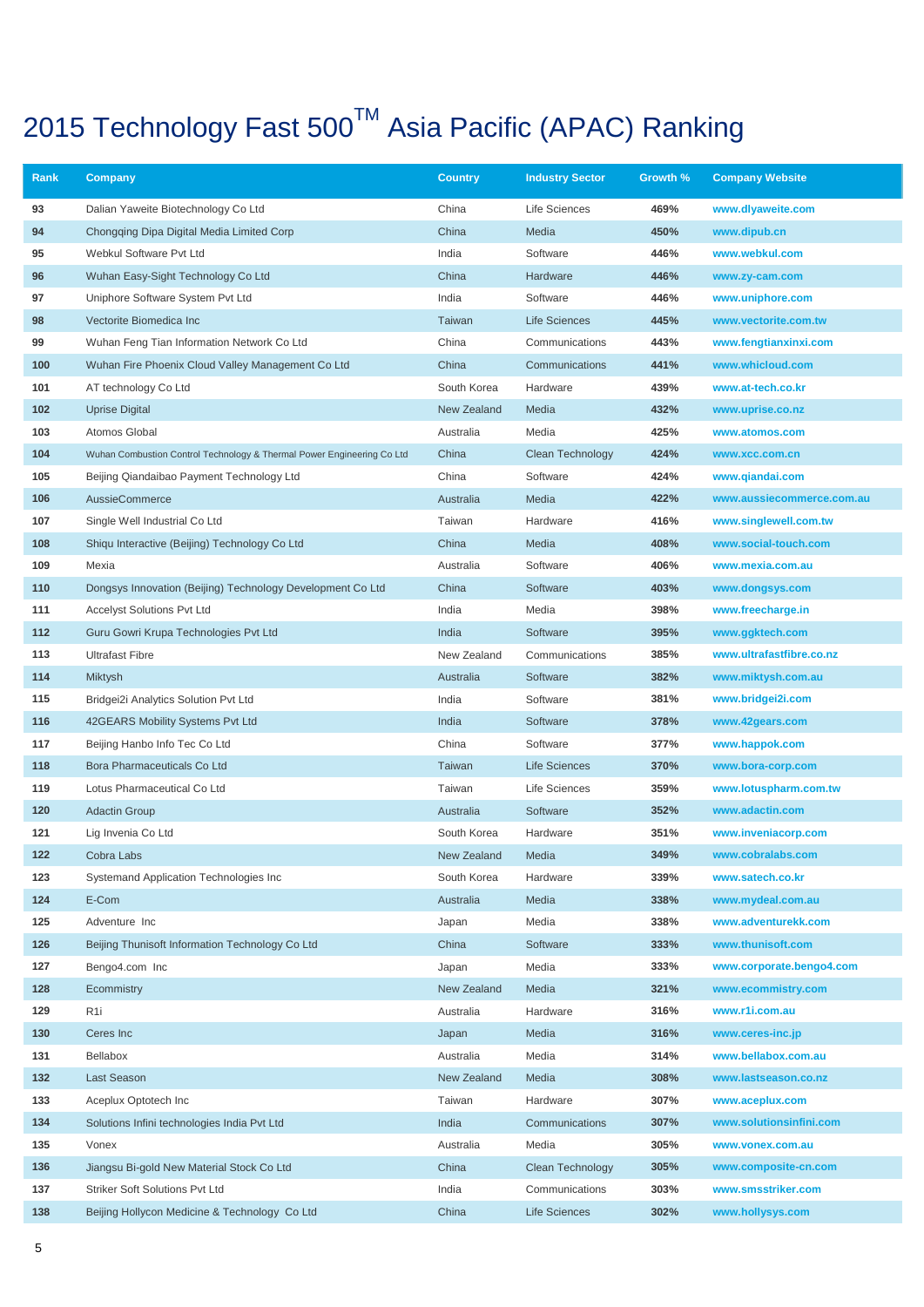| Rank       | Company                                                                                   | <b>Country</b> | <b>Industry Sector</b>               | Growth %     | <b>Company Website</b>                     |
|------------|-------------------------------------------------------------------------------------------|----------------|--------------------------------------|--------------|--------------------------------------------|
| 139        | Pegavision Corp                                                                           | Taiwan         | Life Sciences                        | 301%         | www.pegavision.com                         |
| 140        | <b>HB Technology Co Ltd</b>                                                               | South Korea    | Hardware                             | 300%         | www.hbtechnologies.com                     |
| 141        | Wuhan E-right Science & Technology Co Ltd                                                 | China          | Media                                | 298%         | www.offer99.com                            |
| 142        | Happiest Mind Technologies Pvt Ltd                                                        | India          | Software                             | 293%         | www.happiestminds.com                      |
| 143        | Rentracks Co Ltd                                                                          | Japan          | Media                                | 292%         | www.rentracks.co.jp                        |
| 144        | SemiCon Light Co Ltd                                                                      | South Korea    | Hardware                             | 291%         | www.semiconlight.com                       |
| 145        | <b>SEQTA</b>                                                                              | Australia      | Software                             | 289%         | www.seqta.com.au                           |
| 146        | <b>Catapult Group</b>                                                                     | Australia      | Software                             | 289%         | www.catapultsports.com                     |
| 147        | <b>Resolution Technology</b>                                                              | Australia      | Media                                | 281%         | www.resolutionit.com.au                    |
| 148        | Lingdong Technology Co                                                                    | China          | Software                             | 280%         | www.360tec.com                             |
| 149        | <b>Bookme</b>                                                                             | New Zealand    | Media                                | 278%         | www.bookme.co.nz                           |
| 150        | Align Biz Technologies Pvt Ltd                                                            | India          | Software                             | 278%         | www.alignbiz.com                           |
| 151        | Garena Online Pte Ltd                                                                     | Singapore      | Communications                       | 277%         | www.garena.sg                              |
| 152        | Little Giant Design                                                                       | New Zealand    | Media                                | 275%         | www.littlegiant.co.nz                      |
| 153        | Vizury Interactive Solutions Pvt Ltd                                                      | India          | Software                             | 274%         | www.vizury.com                             |
| 154        | <b>Kloud Solutions</b>                                                                    | Australia      | Communications                       | 272%         | www.kloud.com.au                           |
| 155        | Smartrak                                                                                  | New Zealand    | Communications                       | 270%         | www.smartrak.co.nz                         |
| 156        | Vehere Interactive Pvt Ltd                                                                | India          | Software                             | 270%         | www.vehere.com                             |
| 157        | Hankook Technology Inc                                                                    | South Korea    | Clean Technology                     | 270%         | www.myht.co.kr                             |
| 158        | FlexiTime                                                                                 | New Zealand    | Software                             | 269%         | www.flexitime.co.nz                        |
| 159        | ASolid Technology Co Ltd                                                                  | Taiwan         | Hardware                             | 266%         | www.asolid-tek.com                         |
| 160        | Geniee Inc                                                                                | Japan          | Software                             | 265%         | www.en.geniee.co.jp                        |
| 161        | <b>Broadband Solutions</b>                                                                | Australia      | Communications                       | 263%         | www.broadbandsolutions.com.au              |
| 162        | Shenzhen Unicomp Technology Co Ltd                                                        | China          | Hardware                             | 262%         | www.unicomp.cn                             |
| 163        | Pure SEO                                                                                  | New Zealand    | Media                                | 258%         | www.pureseo.co.nz                          |
| 164        | Sino-American Electronics Co Ltd                                                          | Taiwan         | Hardware                             | 255%         | www.sac.com.tw                             |
| 165        | SNSplus Inc                                                                               | Taiwan         | Software                             | 254%         | www.snsplus.com                            |
| 166        | <b>Friday Solutions</b>                                                                   | New Zealand    | Media                                | 254%         | www.fridaysolutions.com                    |
| 167        | Think & Learn Pvt Ltd                                                                     | India          | Media                                | 252%         | www.byjus.com                              |
| 168        | Dream Orbit Softech Pvt Ltd                                                               | India          | Software                             | 251%         | www.dreamorbit.com                         |
| 169        | DT Millipede                                                                              | Australia      | Software                             | 246%         | www.millipede.com.au                       |
| 170        | Com2uS Corp                                                                               | South Korea    | Software                             | 245%         | www.ir.com2us.com                          |
| 171        | <b>Unleashed Software</b>                                                                 | New Zealand    | Software                             | 245%         | www.unleashedsoftware.com                  |
| 172<br>173 | Shenzhen KED Optical Electric Technology Co Ltd<br>Guangdong TeamGiant Electronics Co Ltd | China<br>China | Clean Technology<br>Clean Technology | 245%<br>243% | www.kedtech.com.cn<br>www.teamgiant.com.cn |
| 174        | Bang Zheng Technology Co Ltd                                                              | China          | Software                             | 242%         | www.bangzhengkeji.com.cn                   |
| 175        | <b>ATMVI Professional Co Ltd</b>                                                          | China          | Software                             | 240%         | www.atmvi.com                              |
| 176        | Educa                                                                                     | New Zealand    | Software                             | 237%         | www.educa.co.nz                            |
| 177        | Medigen Biotechnology Corp                                                                | Taiwan         | Life Sciences                        | 235%         | www.medigen.com.tw                         |
| 178        | <b>Acard Technology Corp</b>                                                              | Taiwan         | Hardware                             | 233%         | www.acard.com                              |
| 179        | <b>Spotlight Reporting</b>                                                                | New Zealand    | Software                             | 233%         | www.spotlightreporting.com                 |
| 180        | Imagis Co Ltd                                                                             | South Korea    | Hardware                             | 232%         | www.imagis.co.k                            |
| 181        | Bluecom Co Ltd                                                                            | South Korea    | Hardware                             | 231%         | www.bluec.co.kr                            |
| 182        | Shanghai KingYee Technology Co Ltd                                                        | China          | Software                             | 229%         | www.kyee.com.cn                            |
| 183        | Tech Mahindra Ltd                                                                         | India          | Software                             | 229%         | www.techmahindra.com                       |
| 184        | China Unicom Broadband Online Ltd Corp                                                    | China          | Communications                       | 229%         | n/a                                        |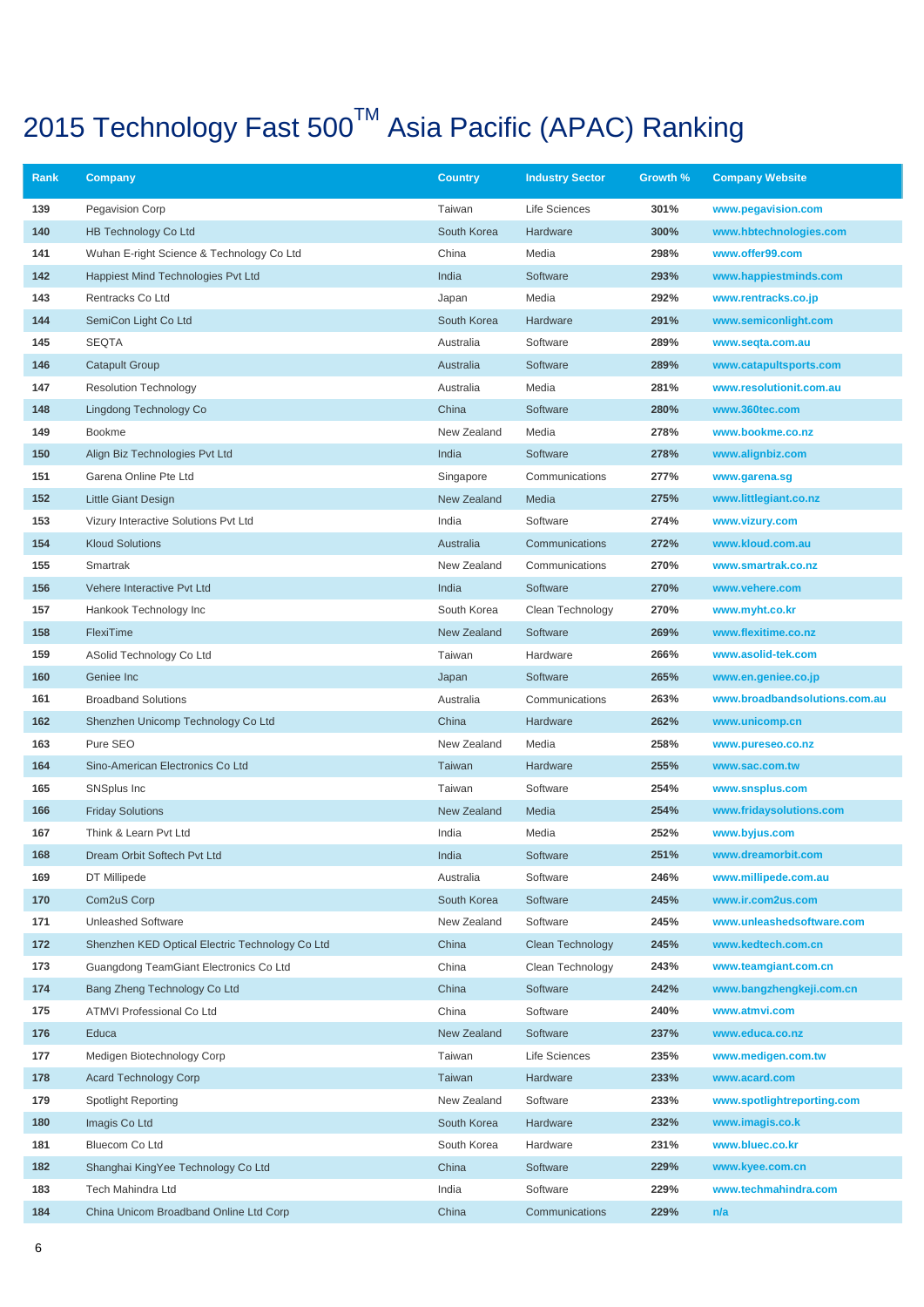| Rank       | Company                                              | <b>Country</b>           | <b>Industry Sector</b> | Growth %     | <b>Company Website</b>                      |
|------------|------------------------------------------------------|--------------------------|------------------------|--------------|---------------------------------------------|
| 185        | Shenzhen Farben Information Technology Co Ltd        | China                    | Software               | 227%         | www.farben.com.cn                           |
| 186        | <b>Annex Products</b>                                | Australia                | Hardware               | 225%         | www.quadlockcase.com                        |
| 187        | 90 Seconds                                           | New Zealand              | Media                  | 223%         | www.90seconds.tv                            |
| 188        | Xero                                                 | New Zealand              | Software               | 223%         | www.xero.com                                |
| 189        | RamCity                                              | Australia                | Hardware               | 221%         | www.ramcity.com.au                          |
| 190        | EnzymeWorks Inc                                      | China                    | <b>Life Sciences</b>   | 221%         | www.enzymeworking.com.cn                    |
| 191        | Incture Technologies Pvt Ltd                         | India                    | Software               | 221%         | www.incture.com                             |
| 192        | Seohan                                               | South Korea              | Clean Technology       | 220%         | www.seo-han.co.kr                           |
| 193        | i-mobile Co Ltd                                      | Japan                    | Communications         | 220%         | www.i-mobile.co.jp/en                       |
| 194        | <b>Portland Software Services</b>                    | New Zealand              | Software               | 220%         | www.portland-software.com                   |
| 195        | RS Technologies Co Ltd                               | Japan                    | Hardware               | 219%         | www.rs-tec.jp/en                            |
| 196        | Nanjing Intelligent Transportation System Co Ltd     | China                    | Software               | 218%         | www.njits.com.cnweb                         |
| 197        | Miho International Cosmetic Co Ltd                   | Taiwan                   | Media                  | 217%         | www.86shop.com.tw                           |
| 198        | Mycenax Biotech Inc                                  | Taiwan                   | <b>Life Sciences</b>   | 217%         | www.mycenax.com.tw                          |
| 199        | DesignOne Japan Inc                                  | Japan                    | Media                  | 216%         | www.designone.jp                            |
| 200        | Redrover Co Ltd                                      | South Korea              | Software               | 214%         | www.redrover.co.k                           |
| 201        | Solargiga Energy Holdings Ltd                        | Taiwan                   | Clean Technology       | 214%         | www.solargiga.com                           |
| 202        | Beijing Biocytogen Co Ltd                            | China                    | <b>Life Sciences</b>   | 211%         | www.bbctg.com.cn                            |
| 203        | ChinaWiserv Technologies Co Ltd                      | China                    | Software               | 210%         | www.chinawiserv.com                         |
| 204        | Assem Technology Co Ltd                              | Taiwan                   | Hardware               | 208%         | www.assem.com.tw                            |
| 205        | Dalian Huinon Technology Co Ltd                      | China                    | Clean Technology       | 208%         | www.huinontech.cn                           |
| 206        | <b>Customer Monitor</b>                              | New Zealand              | Software               | 208%         | www.customermonitor.com                     |
| 207        | Webscope                                             | New Zealand              | Software               | 208%         | www.webscope.co.nz                          |
| 208        | <b>Hexaview Technology Pvt Ltd</b>                   | India                    | Software               | 206%         | www.hexaviewtech.com                        |
| 209        | Punters.com.au                                       | Australia                | Media                  | 205%         | www.Punters.com.au                          |
| 210        | Temando                                              | Australia                | Software               | 203%         | www.temando.com                             |
| 211        | Nanjing Huawe Medicine Technology Development Co Ltd | China                    | Life Sciences          | 203%         | www.huawe.com                               |
| 212        | Altplus Inc                                          | Japan                    | Software               | 202%         | www.en.altplus.co.jp                        |
| 213<br>214 | DK UIL Co Ltd                                        | South Korea              | Hardware               | 202%         | www.dkuil.com                               |
| 215        | <b>Pet Circle</b><br>Touchtech                       | Australia<br>New Zealand | Media<br>Software      | 202%<br>201% | www.petcircle.com.au<br>www.touchtech.co.nz |
| 216        | Gourmet Ads                                          | Australia                | Media                  | 199%         | www.gourmetads.com                          |
| 217        | <b>Socialites</b>                                    | New Zealand              | Media                  | 198%         | www.socialites.co.nz                        |
| 218        | Anji Technology Co Ltd                               | Taiwan                   | Clean Technology       | 198%         | www.anjitek.com                             |
| 219        | Haesung Optics Co Ltd                                | South Korea              | Hardware               | 198%         | www.hso.co.kr                               |
| 220        | Beijing Roit Intelligent Technology Co Ltd           | China                    | Software               | 197%         | www.bjroit.com                              |
| 221        | Fonebox Group                                        | Australia                | Media                  | 195%         | www.fonebox.com.au                          |
| 222        | MedPeer Inc                                          | Japan                    | Media                  | 195%         | www.medpeer.co.jp/en                        |
| 223        | Lin Co Technology Co Ltd                             | Taiwan                   | Hardware               | 195%         | www.lincotech.com.tw                        |
| 224        | Sokrati Technico Pvt Ltd                             | India                    | Software               | 195%         | www.sokrati.com                             |
| 225        | <b>Rubber Monkey</b>                                 | New Zealand              | Software               | 194%         | www.rubbermonkey.co.nz                      |
| 226        | amaysim                                              | Australia                | Media                  | 192%         | www.amaysim.com.au                          |
| 227        | Zifo Technologies Pvt Ltd                            | India                    | Life Sciences          | 192%         | www.zifotech.com                            |
| 228        | Truckload                                            | New Zealand              | Communications         | 191%         | www.findatruckload.co.nz                    |
| 229        | Zigin Solution Inc                                   | China                    | Software               | 190%         | www.zigin.net                               |
| 230        | <b>Brogent Technologies Inc.</b>                     | Taiwan                   | Software               | 190%         | www.brogent.com                             |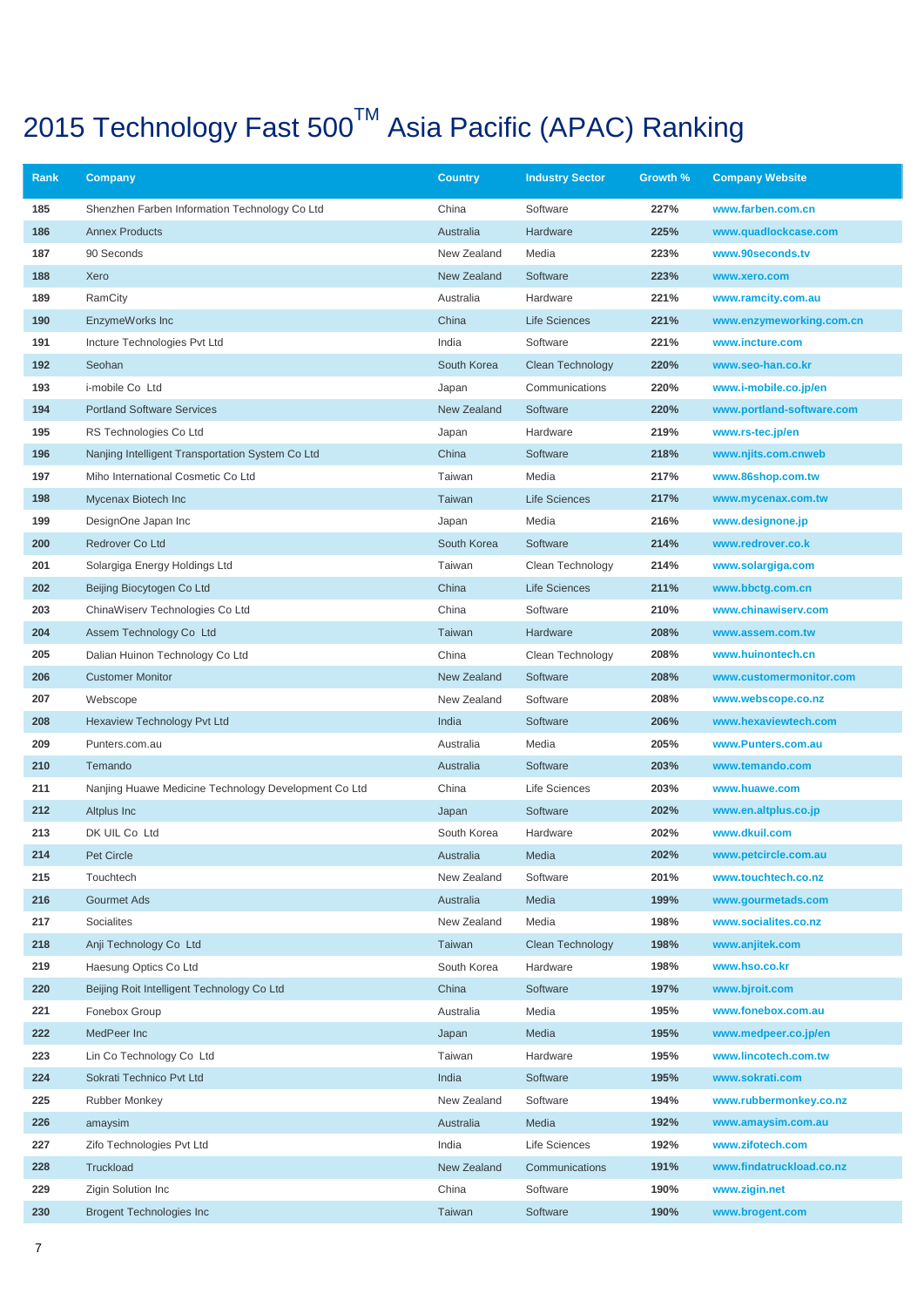| Rank | Company                                            | <b>Country</b> | <b>Industry Sector</b>  | Growth % | <b>Company Website</b>       |
|------|----------------------------------------------------|----------------|-------------------------|----------|------------------------------|
| 231  | Shenzhen Sveck Technology Co Ltd                   | China          | Clean Technology        | 190%     | www.sveck.com.cn             |
| 232  | <b>Rigidtech Microelectronics Corp</b>             | Taiwan         | Hardware                | 190%     | www.rigidtech.com.tw         |
| 233  | iRidge Inc                                         | Japan          | Software                | 190%     | www.iridge.jp                |
| 234  | Foradian Technologies Pvt Ltd                      | India          | Software                | 189%     | www.foradian.com             |
| 235  | <b>Outware Mobile</b>                              | Australia      | Software                | 189%     | www.outware.com.au           |
| 236  | <b>ASPIRE Advisor Network</b>                      | Australia      | Software                | 189%     | www.aspirenetwork.net.au     |
| 237  | Wuhan Raycus Fiber Laser Technologies Corp Ltd     | China          | Hardware                | 188%     | www.raycuslaser.com          |
| 238  | GMO Tech Inc                                       | Japan          | Media                   | 187%     | www.gmotech.jp/en            |
| 239  | Nimble Money                                       | Australia      | Media                   | 186%     | www.nimble.com.au            |
| 240  | <b>Vibe Communications</b>                         | New Zealand    | Communications          | 186%     | www.vibecommunications.co.nz |
| 241  | Best Friend Technology Co Ltd                      | Taiwan         | Hardware                | 186%     | www.bfhdi.com                |
| 242  | Effectual Knowledge Services Pvt Ltd               | India          | Software                | 185%     | www.effectualservices.com    |
| 243  | Beijing E-hualu Information Technology Co Ltd      | China          | Software                | 185%     | www.ehualu.com               |
| 244  | Vinomofo                                           | Australia      | Media                   | 185%     | www.vinomofo.com             |
| 245  | Flyingvoice Technology Co Ltd                      | China          | Software                | 184%     | www.flyingvoice.cn           |
| 246  | Latent View Analytics Pvt Ltd                      | India          | Software                | 184%     | www.latentview.com           |
| 247  | Northking Information Technology Ltd               | China          | Software                | 184%     | www.northkingbpo.net         |
| 248  | San Xia Ecology Fisheries Co Ltd ChongQing         | China          | <b>Life Sciences</b>    | 184%     | www.cqsxyy.com               |
| 249  | China Finance Online Co Ltd                        | China          | Software                | 183%     | www.chinafinanceonline.com   |
| 250  | Amita Technologies Inc                             | Taiwan         | Hardware                | 183%     | www.amitatech.com            |
| 251  | Eroad                                              | New Zealand    | Software                | 183%     | www.eroad.co.nz              |
| 252  | Temple & Webster                                   | Australia      | Media                   | 181%     | www.templeandwebster.com.au  |
| 253  | Bay Environmental Technology (Beijing) Corp        | China          | Clean Technology        | 179%     | www.bayeco.cn                |
| 254  | I and C-Cruise Co Ltd                              | Japan          | Media                   | 178%     | www.iacc.co.jp               |
| 255  | Giga Solar Materials Corp                          | Taiwan         | Clean Technology        | 178%     | www.gigasolar.com.tw         |
| 256  | Wuhan FiberHome Digital Technology Co Ltd          | China          | Software                | 176%     | www.fhzz.com.cn              |
| 257  | Class                                              | Australia      | Software                | 176%     | www.class.com.au             |
| 258  | <b>Empired Limited</b>                             | Australia      | Software                | 176%     | www.empired.com              |
| 259  | ADTechnology Co Ltd                                | South Korea    | Hardware                | 176%     | www.adtek.co.kr              |
| 260  | <b>KT Music Corp</b>                               | South Korea    | Hardware                | 175%     | www.ktmusic.co.kr            |
| 261  | DONGAELTEKCo Ltd                                   | South Korea    | Hardware                | 173%     | www.dongaeltek.co.kr         |
| 262  | Wujiangshi Juli Machinery Co Ltd                   | China          | <b>Clean Technology</b> | 172%     | www.cn-wjjf.com              |
| 263  | Humanwell Healthcare Group Medical Supplies Co Ltd | China          | Life Sciences           | 172%     | www.realmedy.com             |
| 264  | <b>Astute Payroll</b>                              | Australia      | Software                | 172%     | www.astutepayroll.com        |
| 265  | KunShan Myzy Fixture Technology Co Ltd             | China          | Hardware                | 171%     | www.myzygroup.com            |
| 266  | DI Corp                                            | South Korea    | Hardware                | 171%     | www.di.co.kr                 |
| 267  | Syngen Biotech Co Ltd                              | Taiwan         | Life Sciences           | 170%     | www.syngen.com.tw            |
| 268  | Astra Microwave Products Ltd                       | India          | Hardware                | 170%     | www.astramwp.com             |
| 269  | Mobile Embrace                                     | Australia      | Media                   | 170%     | www.mobileembrace.com        |
| 270  | Sunjoy Industry Co Ltd                             | China          | Clean Technology        | 170%     | www.szsunjoy.cn              |
| 271  | EnergySolutions Co Ltd                             | South Korea    | Clean Technology        | 169%     | www.enersol.co.kr            |
| 272  | Shift Inc                                          | Japan          | Software                | 169%     | www.shiftinc.jp/en           |
| 273  | Genexine Inc                                       | South Korea    | Life Sciences           | 166%     | www.genexine.com             |
| 274  | <b>Adore Beauty</b>                                | Australia      | Media                   | 166%     | www.adorebeauty.com.au       |
| 275  | ZIGExN Co Ltd                                      | Japan          | Media                   | 166%     | www.zigexn.co.jp             |
| 276  | <b>Sunlux Energy Corp</b>                          | Taiwan         | Hardware                | 166%     | www.sunluxenergy.com.tw      |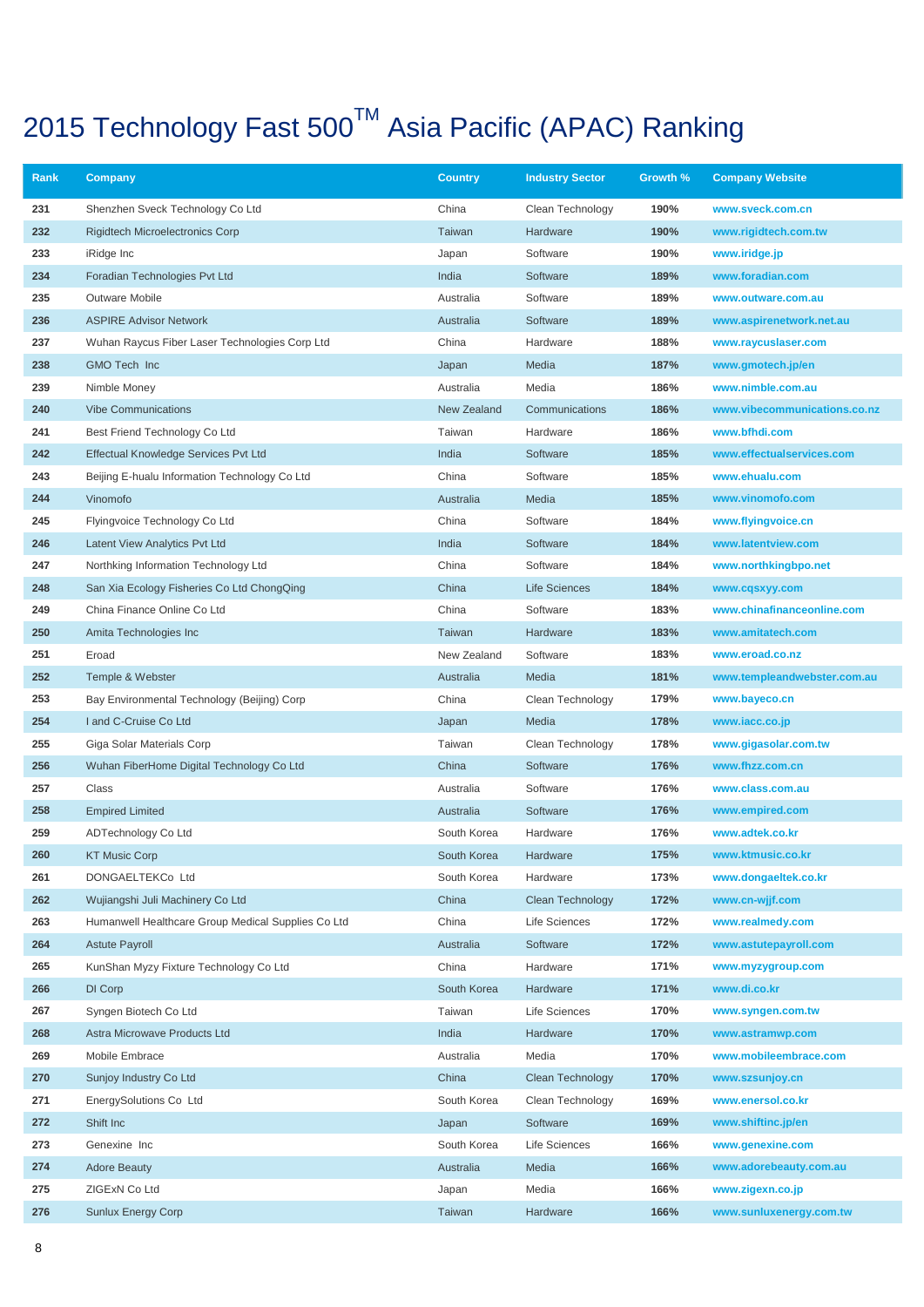| Rank       | <b>Company</b>                                     | <b>Country</b> | <b>Industry Sector</b> | Growth %     | <b>Company Website</b>           |
|------------|----------------------------------------------------|----------------|------------------------|--------------|----------------------------------|
| 277        | Socialwire Co Ltd                                  | Japan          | Communications         | 165%         | www.socialwire.net/en            |
| 278        | <b>TSEC Corp</b>                                   | Taiwan         | Clean Technology       | 165%         | www.tsecpv.com                   |
| 279        | <b>WME Australia</b>                               | Australia      | Media                  | 165%         | www.wmegroup.com.au              |
| 280        | <b>Aura Information Security</b>                   | New Zealand    | Clean Technology       | 164%         | www.aurainfosec.com              |
| 281        | <b>BizData</b>                                     | Australia      | Software               | 164%         | www.bizdata.com.au               |
| 282        | RareMile Technologies Pvt Ltd                      | India          | Software               | 163%         | www.raremile.com                 |
| 283        | Firstlogic Inc                                     | Japan          | Media                  | 163%         | www.firstlogic.co.jp             |
| 284        | Zhubajie Network Inc                               | China          | Media                  | 162%         | www.zhubajie.com                 |
| 285        | Nanjing Innovative Cloud Storage Technology Co Ltd | China          | Software               | 161%         | www.cstor.cn                     |
| 286        | Dalian Ligong Qiwangda Chemical Co Ltd             | China          | Clean Technology       | 161%         | www.dqtech.cn                    |
| 287        | Chang Wah Technology Co Ltd                        | Taiwan         | Hardware               | 161%         | www.cwtc.com.tw                  |
| 288        | Ampak Technology Inc                               | Taiwan         | Hardware               | 160%         | www.ampak.com.tw                 |
| 289        | MarketEnterprise Co Ltd                            | Japan          | Media                  | 160%         | www.marketenterprise.co.jp       |
| 290        | Omnitel Inc                                        | South Korea    | Software               | 160%         | www.omnitel.co.kr                |
| 291        | TaiGen Biopharmaceuticals Holdings Ltd             | Taiwan         | Life Sciences          | 159%         | www.taigenbiotech.com            |
| 292        | Nitor Infotech Pvt Ltd                             | India          | Software               | 158%         | www.nitorinfotech.com            |
| 293        | G-treeBNT Co Ltd                                   | South Korea    | Hardware               | 158%         | www.gtreebnt.com                 |
| 294        | Speee Inc                                          | Japan          | Communications         | 156%         | www.speee.jp                     |
| 295        | Dongnam Marine Crane Co Ltd                        | South Korea    | Clean Technology       | 156%         | www.dmc1010.tradekorea.com       |
| 296        | Shinsung Fa Co Ltd                                 | South Korea    | Clean Technology       | 154%         | www.shinsungfa.kr                |
| 297        | Chongqing Nongjiakeji the magazine Co Ltd          | China          | Media                  | 154%         | www.zgcxtc.cn                    |
| 298        | A-motion Co Ltd                                    | South Korea    | Hardware               | 154%         | www.a-motion.co.kr               |
| 299<br>300 | Nanjing Enlink Network Technology Co Ltd           | China          | Software               | 153%<br>153% | www.enlink.com.cn<br>www.ebda.cn |
| 301        | Beijing BDA Network & Information Co Ltd           | China<br>India | Hardware<br>Software   | 152%         | www.mobinius.com                 |
| 302        | Mobinius Technologies Pvt Ltd<br><b>SiteMinder</b> | Australia      | Software               | 151%         | www.siteminder.com               |
| 303        | Opentop                                            | Australia      | Media                  | 151%         | www.opentop.com                  |
| 304        | <b>Volpara Solutions</b>                           | New Zealand    | Software               | 151%         | www.volparasolutions.com         |
| 305        | Algoworks Technologies Pvt Ltd                     | India          | Software               | 150%         | www.algoworks.com                |
| 306        | Humedix Co Ltd                                     | South Korea    | Life Sciences          | 149%         | www.humedix.com                  |
| 307        | Cosci Med-tech Co Ltd                              | China          | Life Sciences          | 149%         | www.cosci-med.com                |
| 308        | GenMont Biotech Inc                                | Taiwan         | <b>Life Sciences</b>   | 149%         | www.genmont.com.tw               |
| 309        | Jiangsu Guowang High-Technique Fiber Co Ltd        | China          | Clean Technology       | 148%         | www.shenghong-cf.com             |
| 310        | <b>Chaintech Technology Corp</b>                   | Taiwan         | Hardware               | 146%         | www.chaintech.com.tw             |
| 311        | G&E Herbal Biotechnology Co Ltd                    | Taiwan         | Life Sciences          | 146%         | www.geherbs.com.tw               |
| 312        | Suzhou MedicalSystem Technology Co Ltd             | China          | Software               | 146%         | www.medicalsystem.com.cn         |
| 313        | I Love Ugly                                        | New Zealand    | Media                  | 145%         | www.iloveugly.net                |
| 314        | <b>Qburst Technologies Pvt Ltd</b>                 | India          | Software               | 145%         | www.qburst.com                   |
| 315        | <b>Meta Solutions</b>                              | New Zealand    | Communications         | 145%         | www.metasolutions.co.nz          |
| 316        | Jspectrum Software Pte Ltd                         | Singapore      | Software               | 144%         | www.jspectrum.com                |
| 317        | Jiangsu JinHai New Energy Technology Co Ltd        | China          | Clean Technology       | 144%         | www.jinhaikeji.cn.china.cn       |
| 318        | J-Tek In Corp                                      | Taiwan         | Hardware               | 144%         | www.j-tek.com.tw                 |
| 319        | DesignCrowd                                        | Australia      | Software               | 143%         | www.designcrowd.com              |
| 320        | <b>Nuix</b>                                        | Australia      | Software               | 143%         | www.nuix.com                     |
| 321        | Quovantis Technologies Pvt Ltd                     | India          | Software               | 142%         | www.quovantis.com                |
| 322        | China Shenzhen Donyun Technology Inc               | China          | Communications         | 142%         | www.its3618.com                  |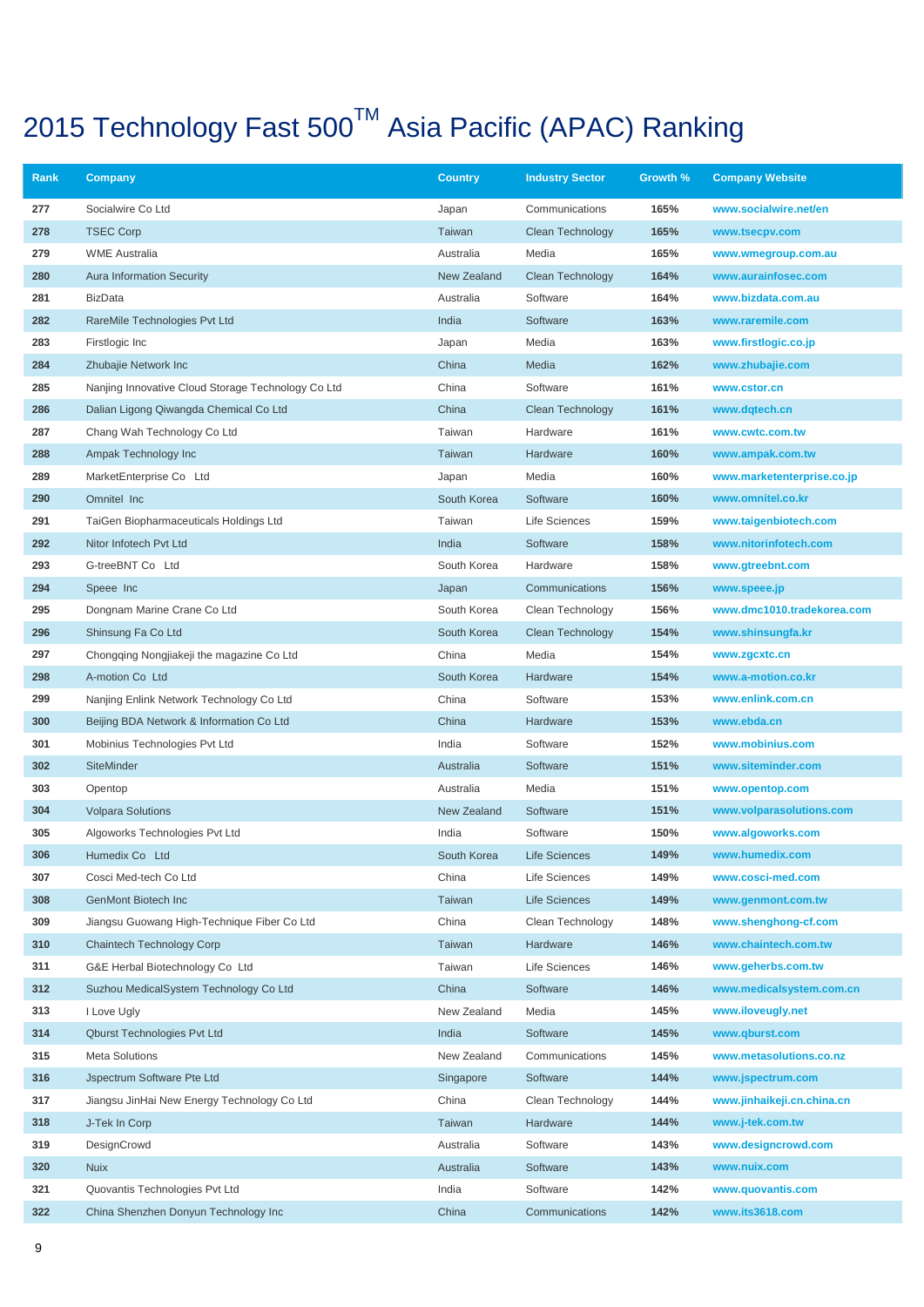| Rank       | Company                                             | <b>Country</b>             | <b>Industry Sector</b> | Growth %     | <b>Company Website</b>                        |
|------------|-----------------------------------------------------|----------------------------|------------------------|--------------|-----------------------------------------------|
| 323        | Intellectual Research Services Pvt Ltd              | India                      | Software               | 142%         | www.iresearchservices.com                     |
| 324        | <b>Onceit Limited</b>                               | New Zealand                | Media                  | 141%         | www.onceit.co.nz                              |
| 325        | S-cubism Holdings Inc                               | Japan                      | Software               | 140%         | www.s-cubism.jp                               |
| 326        | Easywell Biomedical Inc                             | Taiwan                     | <b>Life Sciences</b>   | 140%         | www.actherm.com.tw                            |
| 327        | Exult Infosolutions Pvt Ltd                         | India                      | Software               | 139%         | www.exultcorp.com                             |
| 328        | <b>Silergy Corp</b>                                 | Taiwan                     | Hardware               | 139%         | www.silergy.com                               |
| 329        | Shenzhen Touch Smart Household New Materials Co Ltd | China                      | Clean Technology       | 138%         | www.tuoch.net                                 |
| 330        | <b>MCNEX Co Ltd</b>                                 | South Korea                | Media                  | 138%         | www.mcnex.com                                 |
| 331        | Beijing Jiaxun Feihong Electrical Co Ltd            | China                      | Software               | 135%         | www.jiaxun.com                                |
| 332        | Prolink Microsystems Corp                           | Taiwan                     | Hardware               | 135%         | www.prolink.com.tw                            |
| 333        | InfoTrack                                           | Australia                  | Software               | 134%         | www.infotrack.com.au                          |
| 334        | Inotera Memories Inc                                | Taiwan                     | Hardware               | 134%         | www.inotera.com                               |
| 335        | <b>SNT Technology</b>                               | China                      | Software               | 134%         | www.mysnt.com.cn                              |
| 336        | V-cube Inc                                          | Japan                      | Software               | 133%         | www.us.vcube.com                              |
| 337        | S1T2                                                | Australia                  | Media                  | 133%         | www.s1t2.com.au                               |
| 338        | Ardom Telecom Pvt Ltd                               | India                      | Communications         | 133%         | www.ardom.in                                  |
| 339        | ProLight Opto Technology Corp                       | Taiwan                     | Hardware               | 132%         | www.prolightopto.com                          |
| 340        | <b>Burst SMS</b>                                    | Australia                  | Media                  | 132%         | www.burstsms.com.au                           |
| 341        | <b>GP Enterprises Co Ltd</b>                        | China                      | Clean Technology       | 132%         | www.gppumps.com                               |
| 342        | <b>Targeting Inc</b>                                | Japan                      | Media                  | 132%         | www.targeting.co.jp                           |
| 343        | Flutura Business Solutions Pvt Ltd                  | India                      | Software               | 131%         | www.flutura.com                               |
| 344        | Shenzhen Chinasoft Information Technology Co Ltd    | China                      | Software               | 129%         | www.chinasofttech.com                         |
| 345        | Gamevil Inc                                         | South Korea                | Software               | 129%         | www.gamevil.com                               |
| 346        | <b>ImmersaView</b>                                  | Australia                  | Software               | 129%         | www.immersaview.com                           |
| 347        | Largan Precision Co Ltd                             | Taiwan                     | Hardware               | 128%         | www.largan.com.tw                             |
| 348        | Favite Inc                                          | Taiwan                     | Hardware               | 128%         | www.favite.com                                |
| 349        | <b>Optimal Product</b>                              | New Zealand                | Software               | 128%         | www.optimalworkshop.com                       |
| 350        | RaemongRaein Co Ltd                                 | South Korea                | Media                  | 127%         | www.raemongraein.co.kr                        |
| 351        | Juic International Corp                             | Taiwan                     | Hardware               | 127%         | www.htelec.com.tw                             |
| 352        | Fine's Inc                                          | Japan                      | Software               | 127%<br>127% | www.e-tenki.co.jp                             |
| 353<br>354 | Shenzhen Muchinfo Co Ltd<br>Spigen Korea Co Ltd     | China                      | Software               | 126%         | www.muchinfo.cn                               |
| 355        | <b>Creative Business Solutions</b>                  | South Korea<br>New Zealand | Hardware<br>Software   | 126%         | www.spigenkorea.co.kr<br>www.cbslimited.co.nz |
| 356        |                                                     | Australia                  | Software               | 126%         | www.nearmap.com                               |
| 357        | nearmap<br><b>Straker Translations</b>              | New Zealand                | Software               | 126%         | www.straker.co.nz                             |
| 358        | Sandhata Technologies Pvt Ltd                       | India                      | Software               | 126%         | www.sandhata.com                              |
| 359        | Soprano Design                                      | Australia                  | Software               | 125%         | www.sopranodesign.com                         |
| 360        | Ignia                                               | Australia                  | Software               | 125%         | www.ignia.com.au                              |
| 361        | Neo Solar Power Corp                                | Taiwan                     | Clean Technology       | 125%         | www.nsp.com                                   |
| 362        | Nantong Meitoku Plastic Co Ltd                      | China                      | Clean Technology       | 125%         | www.meitoku.1688.com                          |
| 363        | CETC Beijing Electronic Equipment Co Ltd            | China                      | Hardware               | 125%         | www.bjzdk.com                                 |
| 364        | Andes Technology Corp                               | Taiwan                     | Hardware               | 124%         | www.andestech.com                             |
| 365        | <b>Vocus Communications</b>                         | Australia                  | Media                  | 124%         | www.vocus.com.au                              |
| 366        | Jack Media                                          | Australia                  | Media                  | 124%         | www.jackmedia.com                             |
| 367        | Bestlink Technologies Co Ltd                        | China                      | Communications         | 123%         | www.bestlink.com.cn                           |
| 368        | SMTP2GO                                             | New Zealand                | Communications         | 123%         | www.smtp2go.com                               |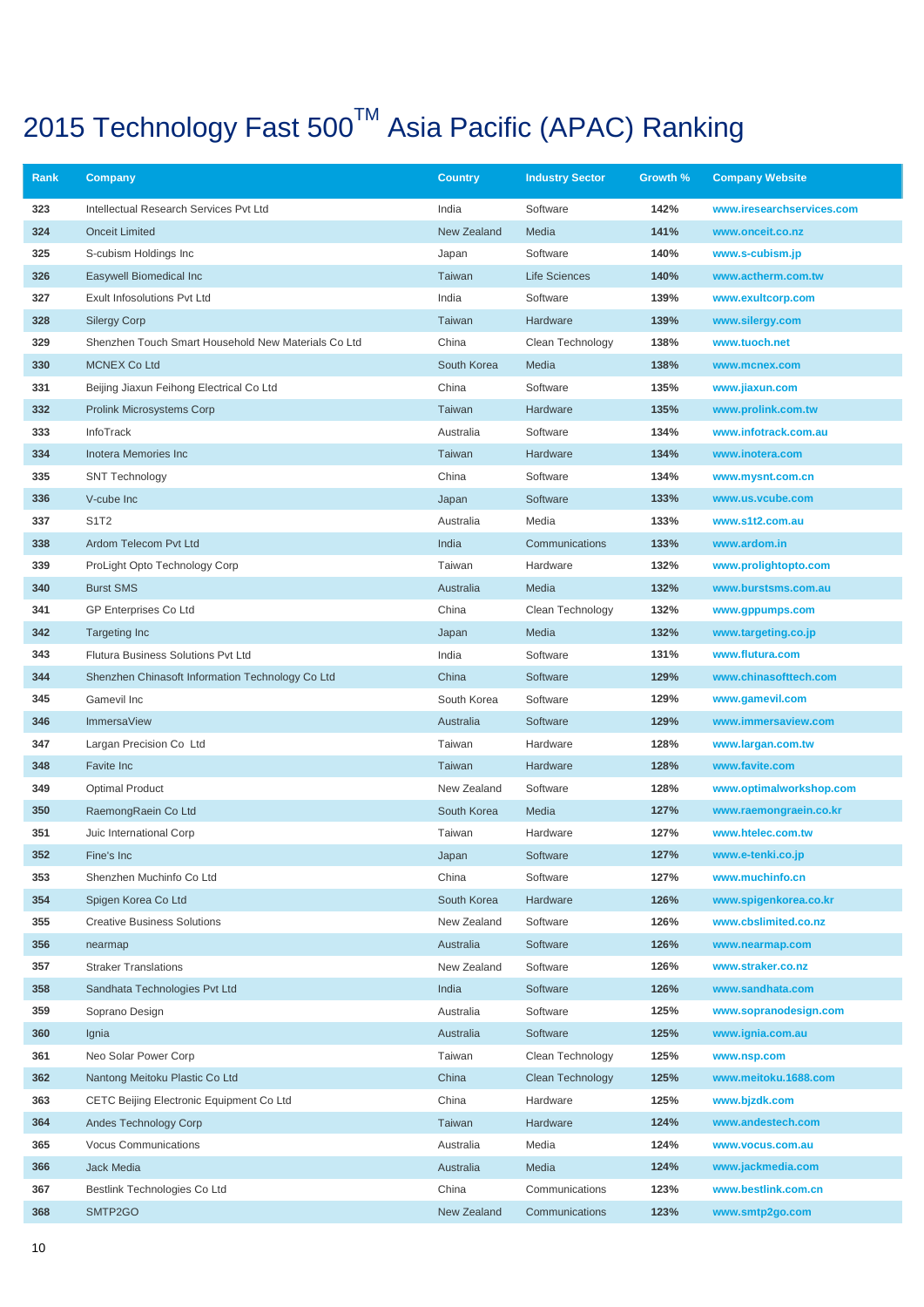| Rank | Company                                                 | <b>Country</b> | <b>Industry Sector</b>  | Growth % | <b>Company Website</b>                     |
|------|---------------------------------------------------------|----------------|-------------------------|----------|--------------------------------------------|
| 369  | Virtual Machine                                         | Australia      | Media                   | 123%     | www.vmtech.com.au                          |
| 370  | Enno Conn Corp                                          | Taiwan         | Hardware                | 123%     | www.ennoconn.com                           |
| 371  | YoungWoo DSP Co Ltd                                     | South Korea    | Clean Technology        | 122%     | www.ywdsp.com                              |
| 372  | U-Media Communications Inc                              | Taiwan         | Communications          | 121%     | www.u-media.com.tw                         |
| 373  | Connection Technology Systems Inc                       | Taiwan         | Communications          | 121%     | www.ctsystem.com                           |
| 374  | Lianyungang Tianmawangluo fazhan Co Ltd                 | China          | Software                | 120%     | www.xyyzi.com                              |
| 375  | Uhuru Corp                                              | Japan          | Software                | 120%     | www.uhuru.co.jp                            |
| 376  | <b>Smart Business Telecom</b>                           | Australia      | Media                   | 120%     | www.smartbusinesstelecom.com.<br><b>au</b> |
| 377  | Beijing North Microelectronics Co Ltd                   | China          | Hardware                | 119%     | www.bj-nmc.cn                              |
| 378  | <b>EMW Co Ltd</b>                                       | South Korea    | Hardware                | 118%     | www.emw.co.kr                              |
| 379  | Land Mark Optcelectronics Corp                          | Taiwan         | Hardware                | 118%     | www.Imoc.com.tw                            |
| 380  | Wuhan Tiangi Laser Equipment Manufacturing Co Ltd       | China          | Clean Technology        | 117%     | www.tqlaser.com                            |
| 381  | AblyTek Co Ltd                                          | Taiwan         | Clean Technology        | 117%     | www.ablytek.com                            |
| 382  | Wuhan Yilut Technology Co Ltd                           | China          | Hardware                | 117%     | www.yilut.com                              |
| 383  | J Touch Corp                                            | Taiwan         | Hardware                | 117%     | www.jtouch.com.tw                          |
| 384  | Daouincube Inc                                          | South Korea    | Software                | 117%     | www.daouincube.com                         |
| 385  | Samhwa Networks Co Ltd                                  | South Korea    | Media                   | 116%     | www.shnetworks.co.kr                       |
| 386  | General Interface Solution (GIS) Holding                | Taiwan         | Hardware                | 116%     | www.gis-touch.com                          |
| 387  | Ruby Tech Corp                                          | Taiwan         | Communications          | 116%     | www.rubytech.com.tw                        |
| 388  | Syrp                                                    | New Zealand    | Hardware                | 116%     | www.syrp.co.nz                             |
| 389  | Dalian CaiEJia NetWork Technology Co Ltd                | China          | Software                | 116%     | www.caiejia.com                            |
| 390  | Serko                                                   | New Zealand    | Software                | 116%     | www.serko.com                              |
| 391  | Pinnacle Infotech Solutions                             | India          | Hardware                | 115%     | www.pinnaclecad.com                        |
| 392  | WiSoL Co Ltd                                            | South Korea    | Hardware                | 115%     | www.wisol.co.kr                            |
| 393  | <b>ILYA Co Ltd</b>                                      | South Korea    | Clean Technology        | 115%     | www.ilya.co.kr                             |
| 394  | <b>Intracore Online Solutions</b>                       | Australia      | Software                | 115%     | www.coreplus.com.au                        |
| 395  | Golden Spring Internet of Things Inc                    | China          | Hardware                | 115%     | www.dexinquan.com                          |
| 396  | Gigastorage Corp                                        | Taiwan         | Hardware                | 115%     | www.gigastorage.com.tw/index.as<br>px      |
| 397  | b <sub>2</sub> cloud                                    | Australia      | Software                | 115%     | www.b2cloud.com.au                         |
| 398  | Mediatek In Corp                                        | Taiwan         | Hardware                | 115%     | www.mediatek.com                           |
| 399  | Shenzhen City Cheng He Run Culture Communication Co Ltd | China          | Software                | 114%     | www.airymall.com                           |
| 400  | Good Way Technology Co Ltd                              | Taiwan         | Hardware                | 114%     | www.goodway.com.tw                         |
| 401  | Fitipower Integrated Technology Inc                     | Taiwan         | Hardware                | 113%     | www.fitipower.com                          |
| 402  | Dalian Qimei Digital Technology Co Ltd                  | China          | Media                   | 113%     | www.dlqimei.com.cn                         |
| 403  | SalesFix                                                | Australia      | Software                | 112%     | www.salesfix.com.au                        |
| 404  | Kempur Microelectronics Inc                             | China          | Hardware                | 112%     | www.kempur.com                             |
| 405  | Charsire Biotechnology Corp                             | Taiwan         | Life Sciences           | 111%     | www.charsire.com.tw                        |
| 406  | Elitecore Technologies Pvt Ltd                          | India          | Software                | 111%     | www.elitecore.com                          |
| 407  | <b>HLB INC</b>                                          | South Korea    | Clean Technology        | 111%     | www.hlbkorea.com                           |
| 408  | <b>Graham Strategic</b>                                 | New Zealand    | Media                   | 111%     | www.gslpromotus.co.nz                      |
| 409  | Senetas                                                 | Australia      | Software                | 111%     | www.senetas.com                            |
| 410  | Sungjee Construction Co Ltd                             | South Korea    | <b>Clean Technology</b> | 110%     | www.sungjee.com                            |
| 411  | BigAir                                                  | Australia      | Media                   | 109%     | www.bigair.com.au                          |
| 412  | Gomaji Corp Ltd                                         | Taiwan         | Media                   | 109%     | www.gomaji.com                             |
| 413  | Wellstech Optical Co Ltd                                | Taiwan         | Hardware                | 108%     | www.wellstech.com.tw                       |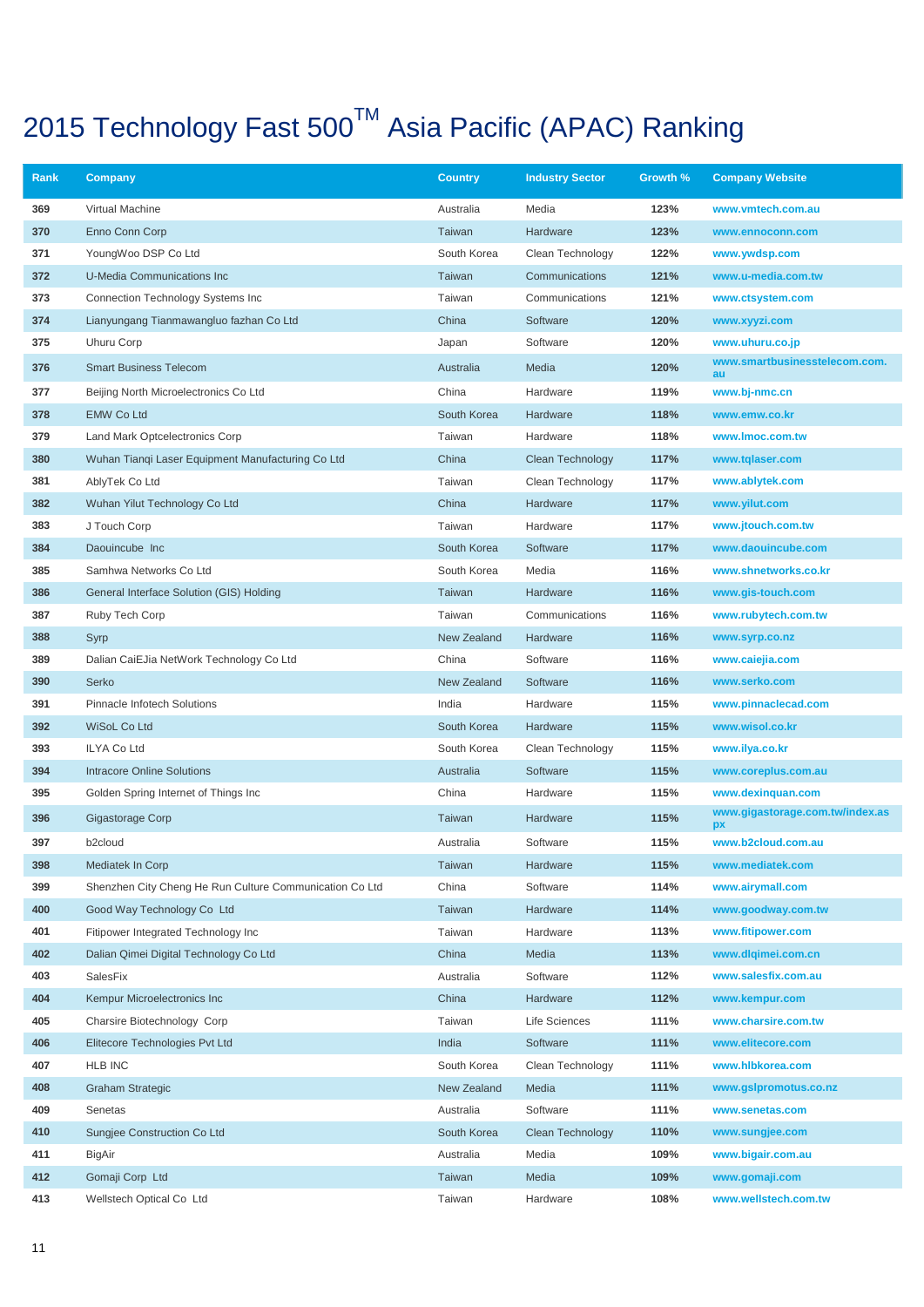| Rank | Company                                               | <b>Country</b> | <b>Industry Sector</b> | Growth % | <b>Company Website</b>                      |
|------|-------------------------------------------------------|----------------|------------------------|----------|---------------------------------------------|
| 414  | <b>Proadapt Solutions Pvt Ltd</b>                     | India          | Software               | 108%     | www.prodapt.com                             |
| 415  | TheCloud                                              | New Zealand    | Software               | 108%     | www.thecloud.net.nz                         |
| 416  | TimeTarget                                            | Australia      | Software               | 108%     | www.timetarget.com                          |
| 417  | Shenzhen Zhikun Technology Co Ltd                     | China          | Software               | 107%     | www.szzhikun.com                            |
| 418  | Pharma Research Products Co Ltd                       | South Korea    | Clean Technology       | 107%     | www.pr-products.co.kr                       |
| 419  | Darwin Precisions Corp                                | Taiwan         | Hardware               | 107%     | www.darwinprecisions.com                    |
| 420  | Beijing Etechwin Electric Co Ltd                      | China          | Clean Technology       | 107%     | www.etechwin.com.cn                         |
| 421  | e-Zest Solutions Ltd                                  | India          | Software               | 107%     | www.e-zest.net                              |
| 422  | Ficont Industry(Beijing)Co Ltd                        | China          | Hardware               | 106%     | www.3slift.com                              |
| 423  | Star World Technology Corp                            | Taiwan         | Hardware               | 106%     | www.starworld.com.tw                        |
| 424  | <b>Kiwa Digital</b>                                   | New Zealand    | Media                  | 106%     | www.kiwadigital.com                         |
| 425  | <b>Metro Marketing</b>                                | New Zealand    | Media                  | 105%     | www.metromarketing.co.nz                    |
| 426  | Dalian Tongke Applied Technology Co Ltd               | China          | Software               | 105%     | www.dmuit.com                               |
| 427  | DT&C Co Ltd                                           | South Korea    | Hardware               | 105%     | www.dtnc.co.kr                              |
| 428  | Winjit Technologies Pvt Ltd                           | India          | Software               | 104%     | www.winjit.com                              |
| 429  | Cohort                                                | Australia      | Media                  | 104%     | www.cohortglobal.com                        |
| 430  | <b>Fixstars Corp</b>                                  | Japan          | Software               | 104%     | www.fixstars.com/en                         |
| 431  | <b>WFE Technology Corp</b>                            | Taiwan         | Hardware               | 104%     | www.wfe.com.tw                              |
| 432  | Mildex Optical Inc                                    | Taiwan         | Hardware               | 103%     | www.mildex.com.tw                           |
| 433  | Supply Chain Technology Co Ltd                        | China          | Software               | 103%     | www.1haolian.com                            |
| 434  | Hironic Co Ltd                                        | South Korea    | Life Sciences          | 103%     | www.hironic.com                             |
| 435  | Antec Inc                                             | Taiwan         | Hardware               | 102%     | www.antec.com                               |
| 436  | <b>GMG Digital</b>                                    | Australia      | Media                  | 102%     | www.gmgdigital.com.au                       |
| 437  | Dalian Land Sea Maritech Co Ltd                       | China          | Hardware               | 102%     | www.maritech.cn                             |
| 438  | CloudCC.com Co Ltd Beijing China                      | China          | Software               | 102%     | www.cloudcc.com                             |
| 439  | DA Technology Co Ltd                                  | South Korea    | Clean Technology       | 101%     | www.dat21.co.kr                             |
| 440  | Collamatrix Co Ltd                                    | Taiwan         | Life Sciences          | 100%     | www.collamatrix.com                         |
| 441  | Daffodil Software Ltd                                 | India          | Software               | 100%     | www.daffodilsw.com                          |
| 442  | Reber Genetics Co Ltd                                 | Taiwan         | Life Sciences          | 99%      | www.reber.com.tw                            |
| 443  | Nanjing Allpass Information Industry Corp             | China          | Software               | 99%      | www.allpass.com.cn                          |
| 444  | The I.T. Team                                         | New Zealand    | Software               | 99%      | www.theitteam.co.nz                         |
| 445  | <b>Bulletproof</b>                                    | Australia      | Communications         | 98%      | www.bulletproof.net.au                      |
| 446  | TM Technology Inc                                     | Taiwan         | Hardware               | 98%      | www.tmtech.com.tw                           |
| 447  | Xavi Technologies Corp                                | Taiwan         | Communications         | 98%      | www.xavi.com.tw                             |
| 448  | Chongqing Daming Automobile Electric Appliance Co Ltd | China          | Clean Technology       | 98%      | www.cqdaming.com                            |
| 449  | Interactive Digital Technologies Inc                  | Taiwan         | Software               | 98%      | www.idtech.com.tw                           |
| 450  | FocalTech Systems Co Ltd                              | Taiwan         | Hardware               | 98%      | www.focaltech-<br>systems.com/Tw/index.aspx |
| 451  | Serraview                                             | Australia      | Software               | 97%      | www.serraview.com                           |
| 452  | Servers Australia                                     | Australia      | Communications         | 97%      | www.serversaustralia.com.au                 |
| 453  | Voyager Internet                                      | New Zealand    | Communications         | 96%      | www.voyager.co.nz                           |
| 454  | Atrae Inc                                             | Japan          | Media                  | 96%      | www.atrae.co.jp/en                          |
| 455  | <b>Rock Forest</b>                                    | India          | Hardware               | 96%      | www.shelfkey.com                            |
| 456  | Shenzhen Montnets Technology Co Ltd                   | China          | Communications         | 96%      | www.montnets.com                            |
| 457  | hipages.com.au                                        | Australia      | Media                  | 96%      | www.hipages.com.au                          |
| 458  | <b>Magiq Software</b>                                 | New Zealand    | Software               | 94%      | www.magiq.co.nz                             |
| 459  | <b>Triassic Solutions Pvt Ltd</b>                     | India          | Software               | 94%      | www.triassicsolutions.com                   |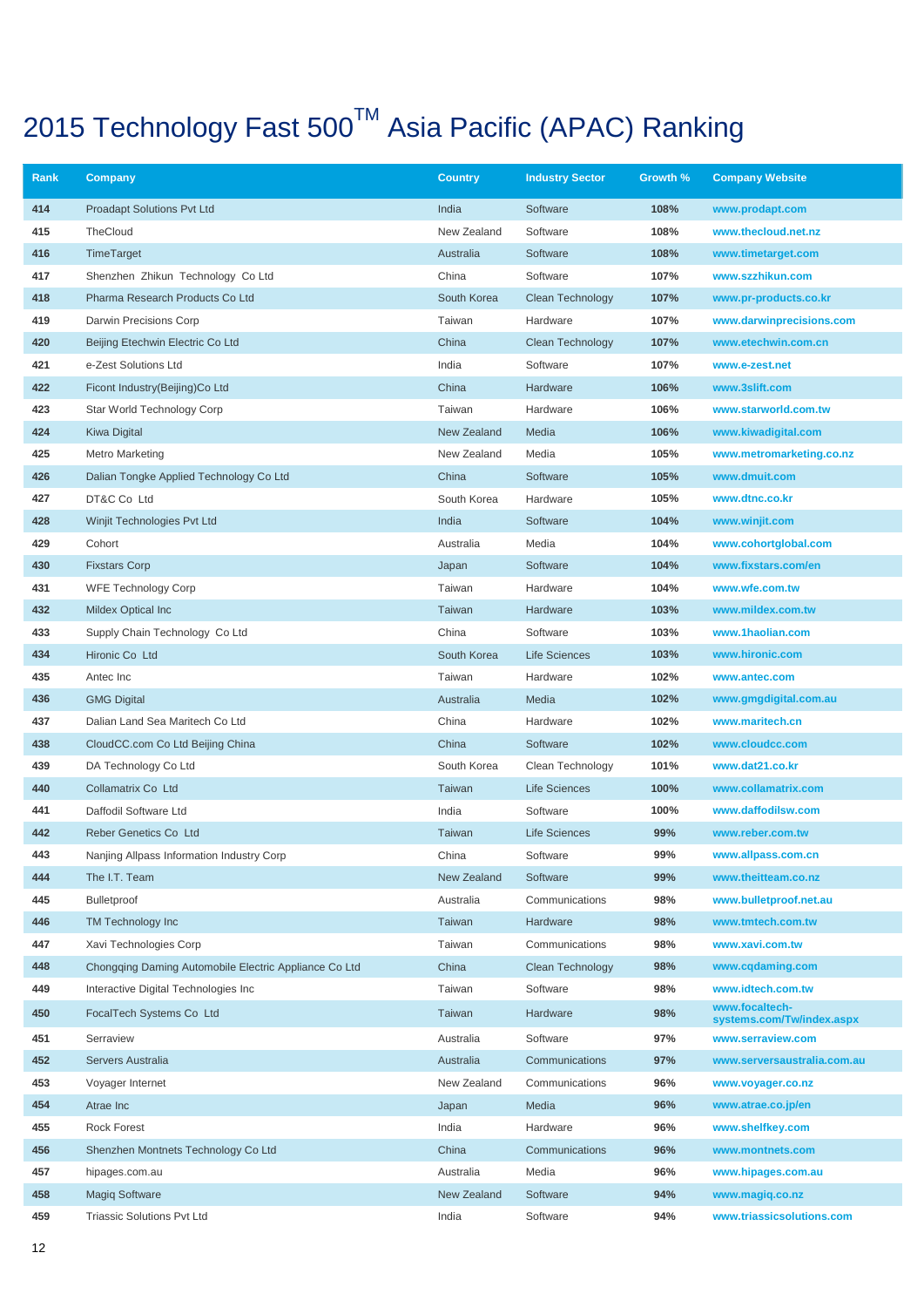| Rank | Company                                                          | <b>Country</b> | <b>Industry Sector</b> | Growth % | <b>Company Website</b>         |
|------|------------------------------------------------------------------|----------------|------------------------|----------|--------------------------------|
| 460  | Contrel Technology Co Ltd                                        | Taiwan         | Hardware               | 94%      | www.contrel.com.tw             |
| 461  | Trineo                                                           | New Zealand    | Software               | 94%      | www.trineo.com                 |
| 462  | Silverstripe                                                     | New Zealand    | Software               | 94%      | www.silverstripe.com           |
| 463  | Wuhan Huamei Biotech Co Ltd                                      | China          | Life Sciences          | 93%      | www.cusabio.cn                 |
| 464  | Beijing Zhongke Goldhorse Technology Co Ltd                      | China          | Clean Technology       | 93%      | www.goldhorse.com.cn           |
| 465  | <b>Promapp Solutions</b>                                         | New Zealand    | Software               | 93%      | www.promapp.com                |
| 466  | Jiangsu Hoperun Software Co Ltd                                  | China          | <b>Life Sciences</b>   | 93%      | www.hoperun.com                |
| 467  | Hearts United Group Co Ltd                                       | Japan          | Software               | 93%      | www.heartsunitedgroup.co.jp/en |
| 468  | <b>Experience Networks</b>                                       | New Zealand    | Communications         | 92%      | www.experience.net.nz          |
| 469  | TerraSky Co Ltd                                                  | Japan          | Software               | 92%      | www.terrasky.co.jp             |
| 470  | Webranz                                                          | New Zealand    | Communications         | 92%      | www.webranz.com                |
| 471  | <b>Beyondsoft Corp</b>                                           | China          | Software               | 92%      | www.beyondsoft.com             |
| 472  | Mint Design                                                      | New Zealand    | Communications         | 91%      | www.mintdesign.co.nz           |
| 473  | Booktopia                                                        | Australia      | Media                  | 91%      | www.booktopia.com.au           |
| 474  | Chunghwa Precision Test Tech Co Ltd                              | Taiwan         | Hardware               | 90%      | www.cht-pt.com.tw              |
| 475  | All Ring Tech Co Ltd                                             | Taiwan         | Hardware               | 90%      | www.allring-tech.com.tw        |
| 476  | <b>Enlighten Designs</b>                                         | New Zealand    | Software               | 89%      | www.enlighten.co.nz            |
| 477  | Higgstec Inc                                                     | Taiwan         | Hardware               | 89%      | www.higgstec.com.tw            |
| 478  | ansarada                                                         | Australia      | Software               | 89%      | www.ansarada.com               |
| 479  | Ateam Inc                                                        | Japan          | Communications         | 89%      | www.a-tm.co.jp/en              |
| 480  | M/s.ADCC Infocad Ltd                                             | India          | Software               | 88%      | www.adccinfocad.com            |
| 481  | Body Organ Biomedical Corp                                       | Taiwan         | Life Sciences          | 88%      | www.bobc.com.tw                |
| 482  | CarsGuide                                                        | Australia      | Media                  | 88%      | www.carsguide.com.au           |
| 483  | Gooya Co Ltd                                                     | Japan          | Software               | 88%      | www.gooya.co.jp                |
| 484  | <b>Customer XPS Software Pvt Ltd</b>                             | India          | Software               | 88%      | www.customerxps.com            |
| 485  | Enablis                                                          | Australia      | Media                  | 88%      | www.enablis.com.au             |
| 486  | Utechzone Co Ltd                                                 | Taiwan         | Hardware               | 88%      | www.utechzone.com.tw           |
| 487  | Beijing Uwaysoft Co Ltd                                          | China          | Software               | 87%      | www.uwaysoft.com               |
| 488  | Beijing Aerospace Yilian Science & Technology Development Co Ltd | China          | Software               | 87%      | www.caaayl.com                 |
| 489  | CreateLED Electronics Co Ltd                                     | China          | Media                  | 87%      | www.ecreation.cn/index.aspx    |
| 490  | Value labs LLP                                                   | India          | Software               | 87%      | www.valuelabs.com              |
| 491  | <b>Archery Direct</b>                                            | New Zealand    | Communications         | 87%      | www.archerydirect.co.nz        |
| 492  | <b>Tyro Payments Ltd</b>                                         | Australia      | Software               | 87%      | www.tyro.com                   |
| 493  | Shenzhen Greatfirst Technology Co Ltd                            | China          | Hardware               | 86%      | www.greatfirst.com             |
| 494  | Syscraft Information Pvt Ltd                                     | India          | Software               | 86%      | www.syscraftonline.com         |
| 495  | MyNetFone                                                        | Australia      | Media                  | 85%      | www.mnfgroup.limited           |
| 496  | Voyage Group Inc                                                 | Japan          | Media                  | 85%      | www.voyagegroup.com            |
| 497  | Phocas                                                           | Australia      | Software               | 85%      | www.phocassoftware.com         |
| 498  | Elite Semiconductor Memory Technology Inc                        | Taiwan         | Hardware               | 85%      | www.esmt.com.tw                |
| 499  | Suyati Technologies Pvt Ltd                                      | India          | Software               | 84%      | www.suyati.com                 |
| 500  | Elite Advanced Laser Corp                                        | Taiwan         | Communications         | 83%      | www.elaser.com.tw              |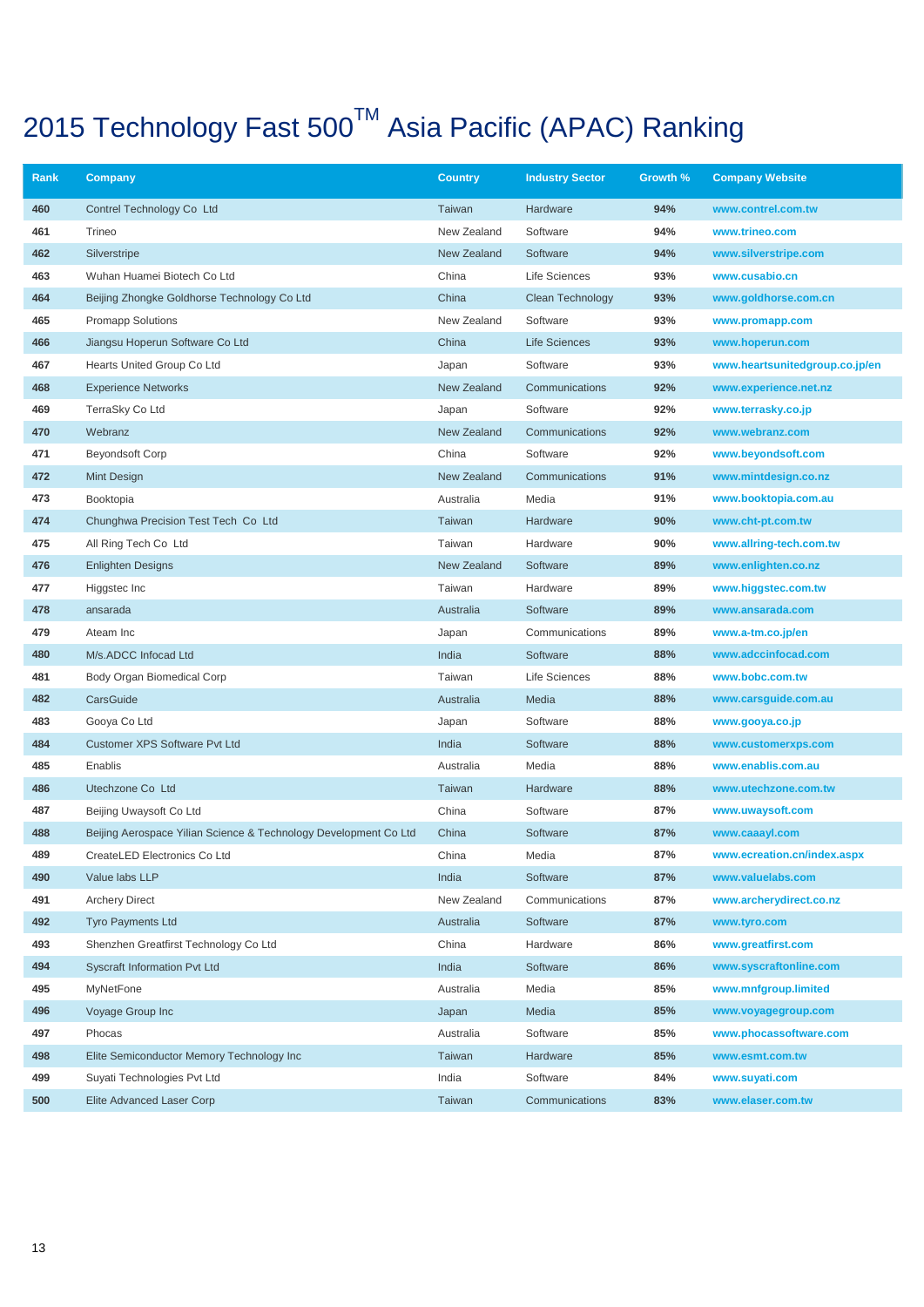# Contacts at Deloitte Touche Tohmatsu Limited (DTTL) and its member firms

#### **Paul Sallomi**

Global Technology, Media & Telecommunications (TMT) Industry Leader U.S. & Global Technology Sector Leader Technology Fast 500 North America Lead Partner +1 408 704 4100 **psallomi@deloitte.com** United States

#### **Steve Ingram**

Technology Fast 500 Global Lead Partner +1.617.437.3072 **[stingram@deloitte.com](mailto:stingram@deloitte.com)** United States

#### **Ichiro Nakayama**

DTTL Leader Technology Fast 500 Asia Pacific +819098044256 **[ichiro.nakayama@tohmatsu.co.jp](mailto:ichiro.nakayama@tohmatsu.co.jp)** Japan

#### **David Cobb**

United Kingdom Technology Partner Technology Fast 500 Europe, Middle East & Africa (EMEA) +44 20 7007 2996 **dcobb@deloitte.co.uk** United Kingdom

### **Andreas Gentner**

DTTL TMT Europe, Middle East & Africa (EMEA) Regional Leader +49 7111 6554 7302 **[agentner@deloitte.com](mailto:agentner@deloitte.com)** Germany

### **Europe, Middle East and Africa**

**Vincent Fosty** Belgium +32 2 749 56 56 **[vfosty@deloitte.com](mailto:vfosty@deloitte.com)**

**Ivan Luzica** Central Europe +421 2 582 49 266 **[iluzica@deloittece.com](mailto:iluzica@deloittece.com)**

**Olga Tabakova** CIS and its Russian office +7 495 787 0600 **[otabakova@deloitte.ru](mailto:otabakova@deloitte.ru)**

**Christian Sanderhage** Denmark +45 2342 2924 **[csanderhage@deloitte.dk](mailto:csanderhage@deloitte.dk)**

**Jukka-Petteri Suortti** Finland +358 20 755 5561 **[jukka-petteri.suortti@deloitte.fi](mailto:Jukka-Petteri.Suortti@deloitte.fi)**

**Karim Koundi**  Francophone Africa +216 71 909 285 **[kkoundi@deloitte.tn](mailto:kkoundi@deloitte.tn)**

**Andreas Gentner**  Germany +49 711 1655 47302 **[agentner@deloitte.de](mailto:agentner@deloitte.de)**

**Vala Valtysdottir** Iceland +354 580 3036 **[vala.valtysdottir@deloitte.is](mailto:joconnor@deloitte.ie)**

**Joan O'Connor** Ireland +353 1 417 2476 **[joconnor@deloitte.ie](mailto:joconnor@deloitte.ie)**

**Tal Chen** Israel +972 3 608 5580 **[talchen@deloitte.co.il](mailto:talchen@deloitte.co.il)** **Nikhil Hira** Kenya +254 20 423 0000 **[nhira@deloitte.co.ke](mailto:nhira@deloitte.co.ke)**

**George Kioes** Luxembourg +352 45 145 2249 **[gkioes@deloitte.lu](mailto:gkioes@deloitte.lu)**

**Santino Saguto** Middle East +971 4 376 8888 **[ssaguto@deloitte.com](mailto:ssaguto@deloitte.com)**

**Daan Witteveen** The Netherlands +31 88 288 0236 **[dwitteveen@deloitte.nl](mailto:dwitteveen@deloitte.nl)**

**Halvor Moen** Norway +47 23 27 9785 **[hmoen@deloitte.no](mailto:hmoen@deloitte.no)** **Mark Casey** Global Media Leader Southern Africa +27 11 806 5205 **[mcasey@deloitte.co.za](mailto:mcasey@deloitte.co.za)**

**Jesús Navarro** Spain +34 91 443 2061 **[jenavarro@deloitte.es](mailto:jenavarro@deloitte.es)**

**Erik Olin** Sweden +46 75 246 31 16 **[eolin@deloitte.se](mailto:eolin@deloitte.se)**

**Franco Monti Switzerland** +41 58 279 6160 **[frmonti@deloitte.ch](mailto:frmonti@deloitte.ch)**

**Tolga Yaveroglu Turkey** +90 212 366 60 80 **[tyaveroglu@deloitte.com](mailto:tyaveroglu@deloitte.com)**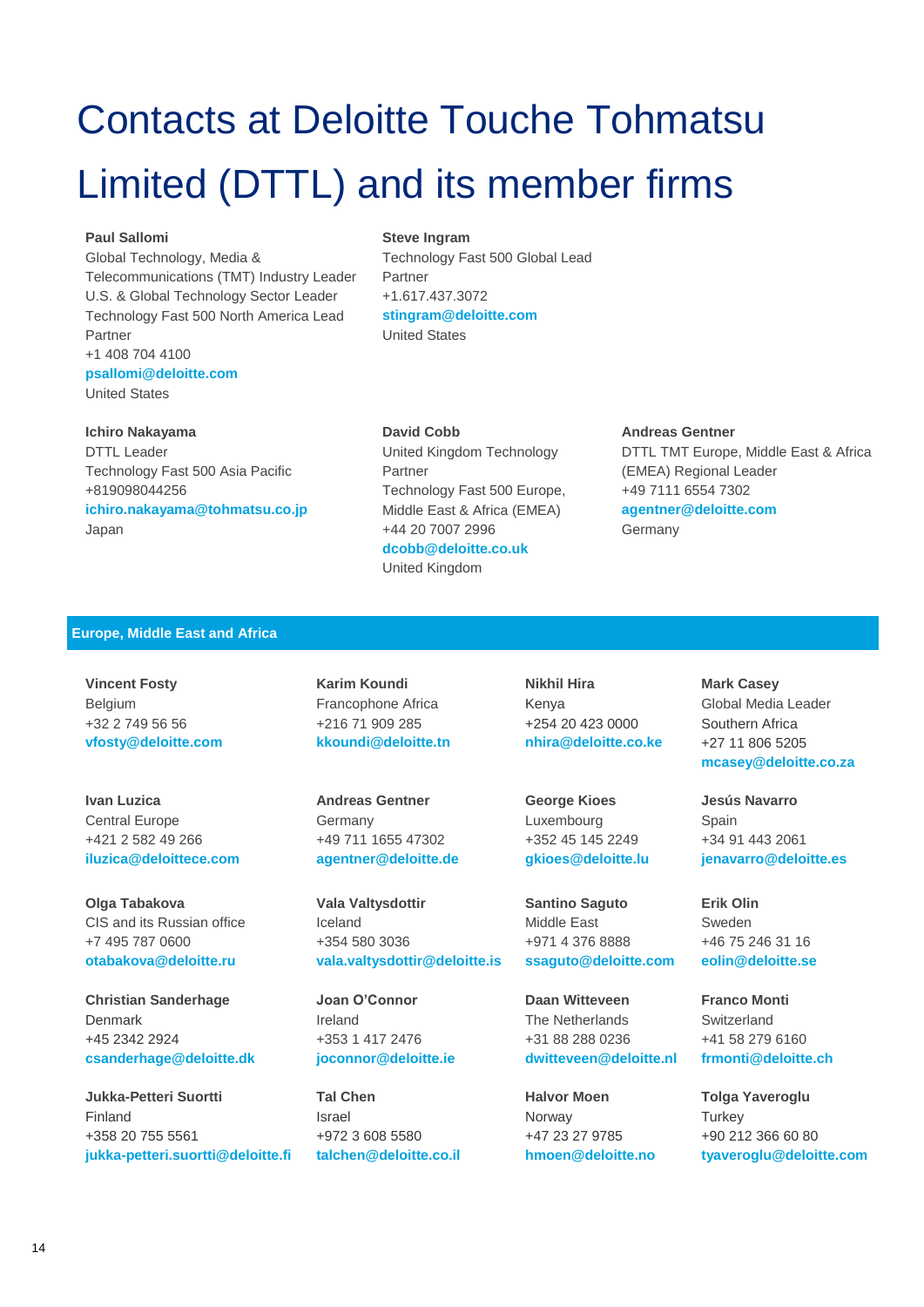**Ariane Bucaille** France +33 1 5561 6484 **[abucaille@deloitte.fr](mailto:abucaille@deloitte.fr)**

### **Asia Pacific**

**Stuart Johnston** Australia +61 3 9671 6518 **[stujohnstone@deloitte.com.au](mailto:stujohnstone@deloitte.com.au)**

**Ichiro Nakayama** Japan +81 90 9804 4256 **[ichiro.nakayama@tohmatsu.co.jp](mailto:ichiro.nakayama@tohmatsu.co.jp)**

**Sung Il Chung** South Korea +82-2-6676-3668 **[sungchung@deloitte.com](mailto:sungchung@deloitte.com)**

**Parlindungan Siahaan** Indonesia +62 21 2992 3100 ext.31555 **[psiahaan@deloitte.com](mailto:psiahaan@deloitte.com)**

**Parichart Jiravachara** Thailand +66 (0) 2676 5700 ext. 11913 **[pjiravachara@deloitte.com](mailto:pjiravachara@deloitte.com)**

**Alberto Donato** Italy +39 064 780 5595 **[aldonato@deloitte.it](mailto:aldonato@deloitte.it)** **Joao Costa Da Silva** Portugal +351 210 427 635 **[joaolsilva@deloitte.pt](mailto:joaolsilva@deloitte.pt)** **Ed Shedd** United Kingdom +44 20 7007 3684 **[eshedd@deloitte.co.uk](mailto:eshedd@deloitte.co.uk)**

**Po Hou** China +86 10 85125337 **[pohou@deloitte.com.cn](mailto:pohou@deloitte.com.cn)**

**John Bell** New Zealand +64 9 303 0853 **[jobell@deloitte.co.nz](mailto:jobell@deloitte.co.nz)**

**John Goeres** Southeast Asia +65 6232 7118 **[jgoeres@deloitte.com](mailto:jgoeres@deloitte.com)**

**Jimmy Lai**  Malaysia +60 3 7610 8838 **[jimmylai@deloitte.com](mailto:jimmylai@deloitte.com)**

**Shariq Barmaky** Singapore +65 6530 5508 **[shbarmaky@deloitte.com](mailto:shbarmaky@deloitte.com)** **Hemant Joshi** India +91 20 6624 4704 **[hmjoshi@deloitte.com](mailto:hmjoshi@deloitte.com)**

**Ricky Lin** Taiwan +886 3 5780899 **[rickylin@deloitte.com.tw](mailto:rickylin@deloitte.com.tw)**

**Daniel Fitzgerald**  Guam +1 671 646 3884 ext. 229 **[dafitzgerald@deloitte.com](mailto:dafitzgerald@deloitte.com)**

**Luisito Amper**  Philippines +63 2 581 9000 **[lamper@deloitte.com](mailto:lamper@deloitte.com)**

**Trung Nguyen**  Vietnam +84 8 3910 0751 ext. 6004 **[trungnguyen@deloitte.com](mailto:trungnguyen@deloitte.com)**

#### **Marketing Contacts**

**Yvonne Dow** Global TMT Marketing +852 2852 6611 **[ydow@deloitte.com](mailto:agoldstein@deloitte.com)** China

**Karen Hogger** Global TMT Marketing Europe, Middle East & Africa (EMEA) +44 20 7007 5405 **[khogger@deloitte.co.uk](mailto:khogger@deloitte.co.uk)** United Kingdom

**Kevin Schimmel** US Program Manager Deloitte Services LP +1 602 631 5947 **[kschimmel@deloitte.com](mailto:ydow@deloitte.com)** United States

#### **PR Contact**

**Steve Dutton** Global Communications +1 202 734 3207 **sdutton@deloitte.com** United States